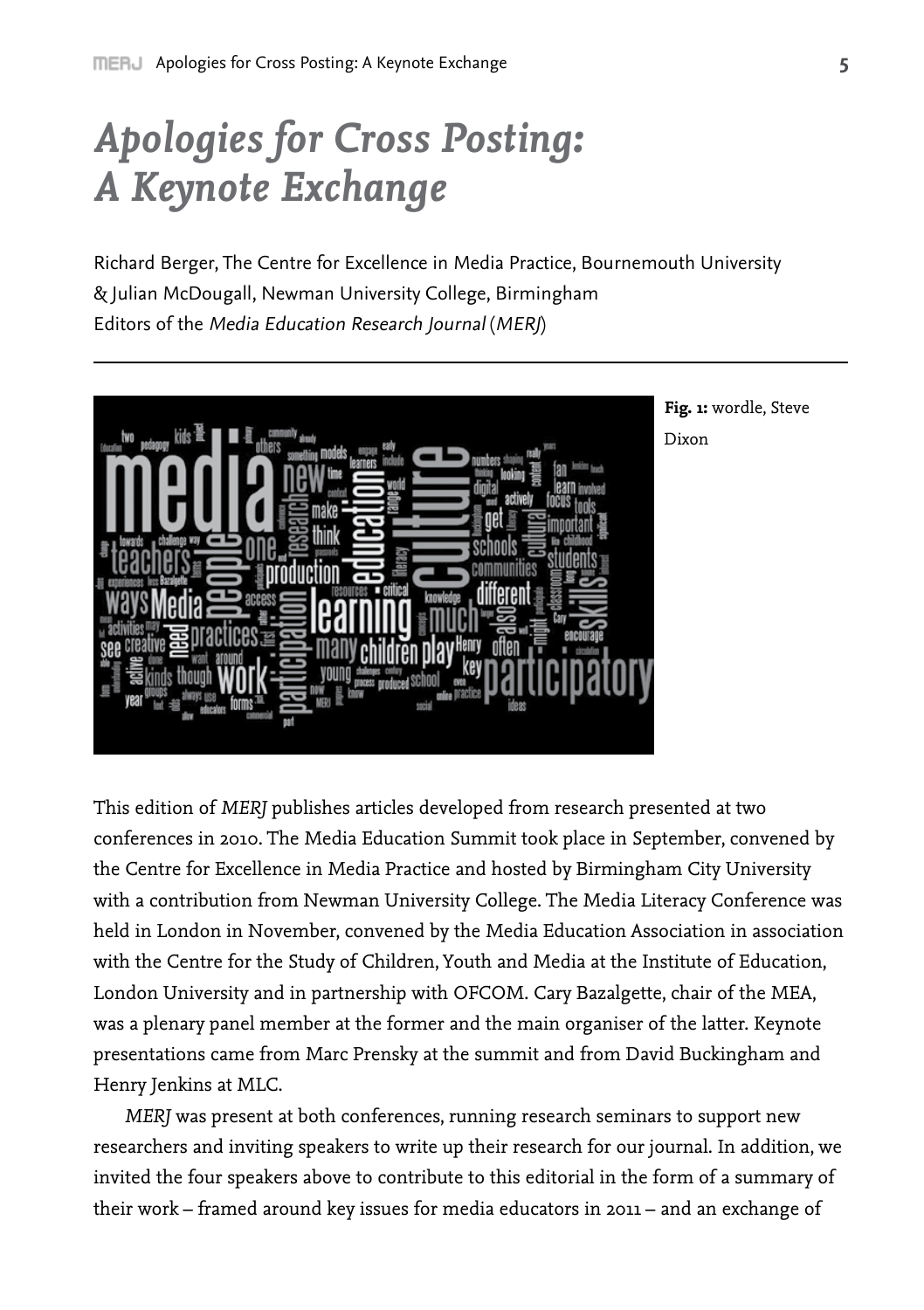views. What follows is a fascinating set of ideas – four summaries of research undertaken and the key emerging ideas that might inform our practice; followed by a dialogue – a discourse on 'participation' between Henry Jenkins and Cary Bazalgette. Similar themes are taken up in the 'review exchange' between David Gauntlett and readers of his new book which closes this edition and we will take these discussions further in our next edition – a themed issue on 'Media Studies 2.0 – a retrospective'. We hope readers of *MERJ* will find plenty here to challenge, inspire and provoke but – vitally – to inform our work with students in such testing times for the credibility of media education.

## **Speakers' corner**

First up, we asked each participant to sum up their recent research and the ideas they presented at the conference.

# **David Buckingham:**



My contributions to the conference were on two main themes. The first was to do with a report I was asked to lead for the UK government, about 'the impact of the commercial world on children's well being'. I chaired a panel of ten academic researchers, and we produced a substantial report that came out at the end of 2009.

This is a very polarised debate. On the one hand, many campaigners argue very strongly

that the commercial world - by which they primarily mean advertising and marketing is a bad influence on children in all sorts of ways. On the other, the marketers typically insist that they are very responsible, and that they follow the rules. There are so many emotional issues at stake in this debate that it is quite hard to get the participants to talk in a measured way about it.

Our review found that there are a lot of claims that advertising or marketing cause obesity or 'sexualisation' or 'materialistic' attitudes, but not a lot of hard evidence to support them. Of course, the same is true of arguments about positive effects. Obviously, that's not to say that advertising has no effect, but there are often other, more substantial factors at stake.

These kinds of debates often get into a ritualistic 'media blaming' mode. We start with undesirable things - childhood obesity, the sexualisation of children, materialism - and look for a single cause. Blaming the media is much easier than addressing some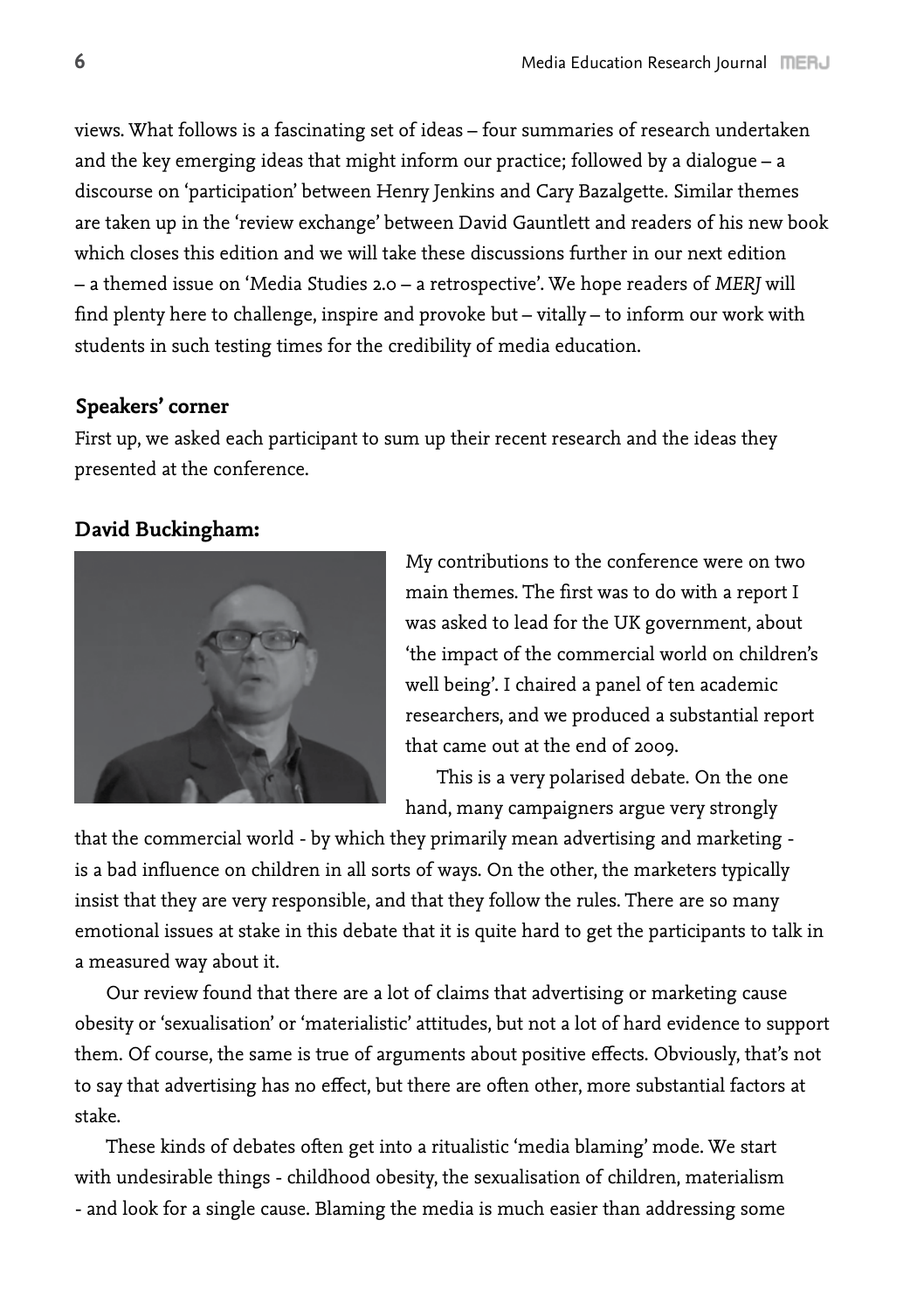of the more complex causes of these kinds of phenomena. Media blaming also tends to encourage governments to opt for symbolic responses that don't really make any difference to the problem.

One of the key aims of the report is to take a broader view of what we mean by 'the commercial world'. Advertising is a very small part of a much bigger phenomenon, although it tends to be the main focus of the debate. The report tried to shift the agenda, looking at advertising but also at the balance between the public and the private in other areas of children's lives. For example, there is a chapter on public service television, which is becoming increasingly commercialised; and another one about the ways in which children's play spaces have also become increasingly commercial spaces.

However, the most problematic issue from the government's point of view was education itself. Commercial companies are now involved in education at all sorts of levels, in ways that are not necessarily visible to many people. This isn't just about marketing to schools, but also about companies being involved in the management of schools and in providing educational services.

The key question for the conference was about the implications of these kinds of debates (along with others about internet safety and about the 'sexualisation' of children). Education is often presented in this context as an alternative to government regulation – and it's one that (for obvious reasons) the marketers tend to prefer. In my view, this should not be an either/or choice: there is a need for regulation in certain areas, as well as for education – each does not make the other unnecessary.

However, this particular framing of the issue tends to result in education being seen as a form of protection – a defensive or prophylactic approach to media education that we have largely moved beyond. So while media educators may see opportunities to make their case here, they need to engage critically with these debates rather than accepting them on their own terms.

The other presentation I did was about another piece of research we're currently doing, for an ESRC-funded project called 'Developing Media Literacy'. My colleagues on this project are Andrew Burn, Becky Parry and Mandy Powell. Although I have done a good deal of classroom-based research over the years, this is the first opportunity I've had to do something big and systematic in this area.

We're looking at what and how kids might learn about media, across the age range. When I've done research in this area before it's mainly been with older students in secondary schools. One of the things that people (like Cary Bazalgette) have found doing work with younger kids is that they are capable of a lot more than we might imagine: many of the things we have tended to see as more suited to fourteen to sixteen year olds can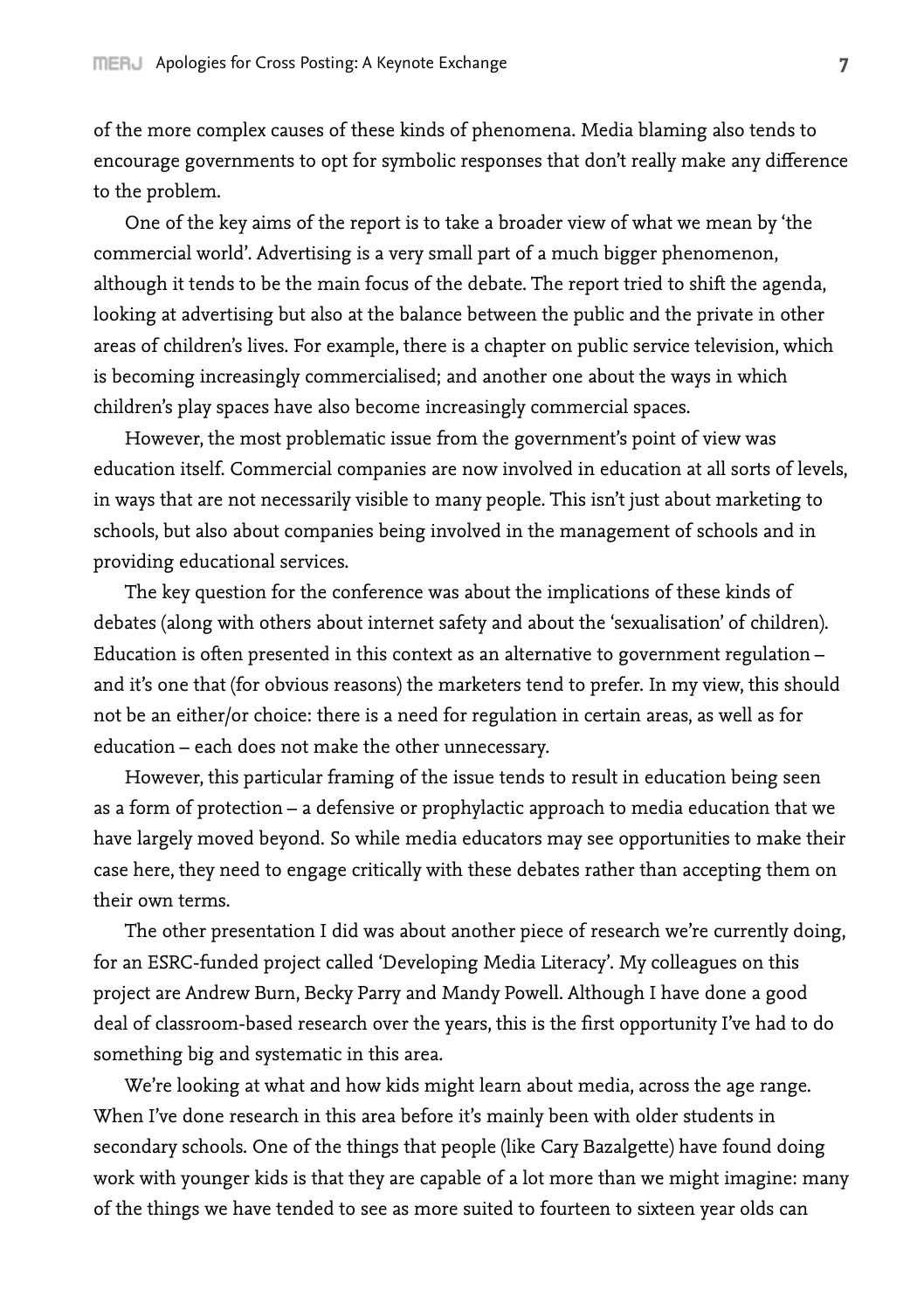actually be achieved by much younger children.

For example, video editing is something teachers are now doing with fourteen year olds, and often that would be their first experience of it. But actually much younger children are capable of learning how to put a coherent narrative together in moving images, and are able to use editing tools to do that. They're also capable of reflecting and developing a critical understanding of what they've done. So that would suggest then that we need to have a serious look at how progression happens - how learning happens across the age range.

We're operating here with a sort of spiral curriculum model - taking each of the established Media Studies 'key concepts' and looking at how you would teach them to seven year olds, ten year olds, twelve year olds, and so on. We're working with a couple of specialist media schools in very contrasting locations, and with some of their feeder primary schools.

Our presentation at the conference talked about a large-scale survey we did of the teachers and kids in these schools. Our findings here question the oft-repeated claim that there is an enormous gap between children's media experiences and those of teachers – the 'digital natives versus digital immigrants' argument. We also talked about a few of the teaching activities we've done - a couple of early 'diagnostic' activities designed to get at what the children already know, and then one of the more sustained classroom activities around film narrative.

We're still in the middle of the fieldwork for this project, so it's far too early to have much in the way of definitive findings. For me, some of the most eye-opening things are emerging from the contrast between the two locations: it should not be such a surprise, but media education means something very different for children from different social class backgrounds, with very different kinds of cultural capital, and this is something that hasn't been looked at very much, or very systematically, before.

While our aim is to develop a body of research evidence that will inform and extend current practice in media education, we are also looking at some of the absences and the contradictions. I have always felt that media education suffers from an excess of grandiose rhetoric – stories about how we can change the world, save democracy or empower the powerless. While it can be morale-boosting in the short term, I don't think that kind of rhetoric serves teachers very well: we need to cast a more dispassionate eye on what really happens in the classroom, however awkward or even painful that might feel.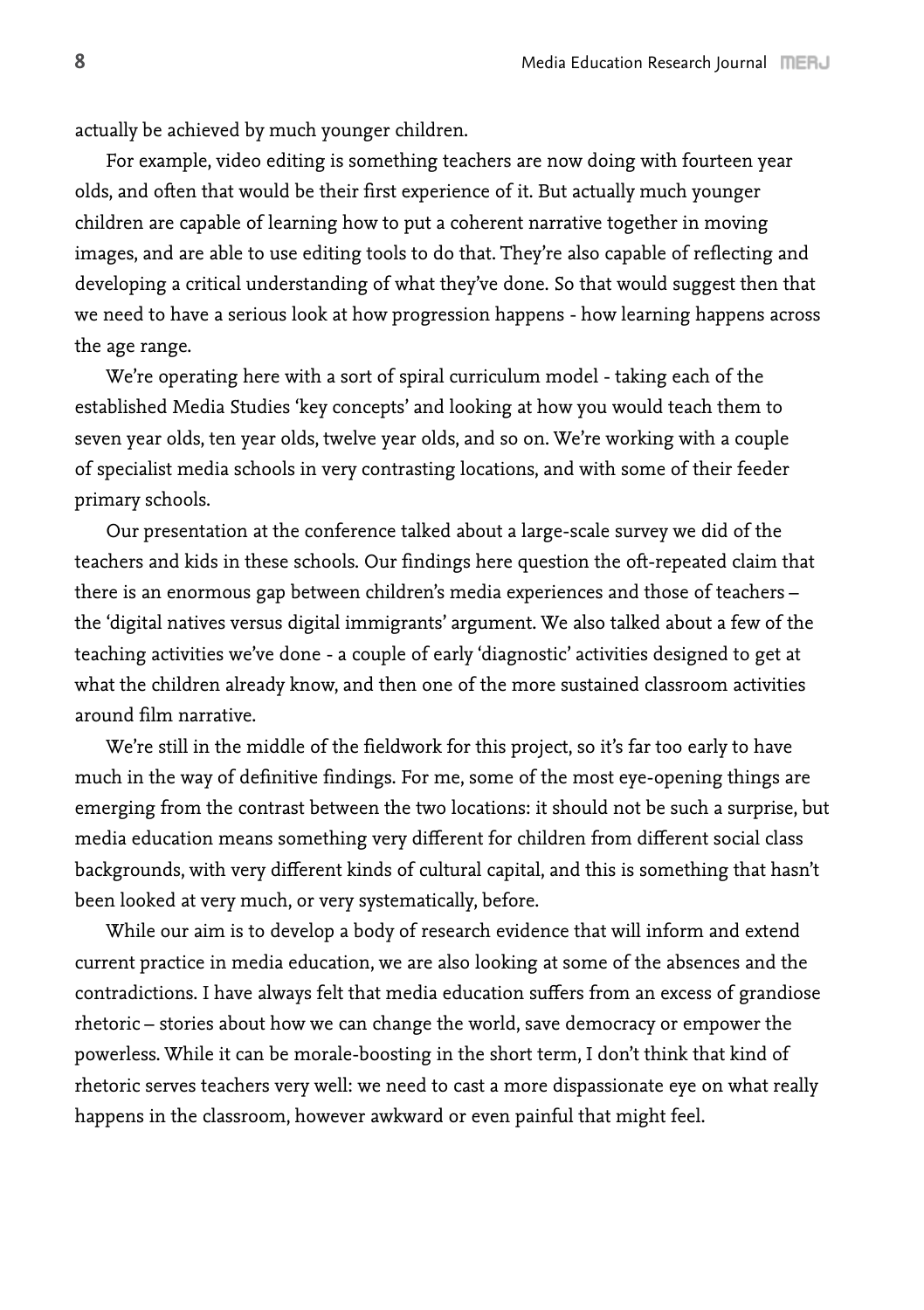# **Henry Jenkins:**



I have been using the concept of participatory culture for more than twenty years to describe a context where significant numbers of everyday people are actively shaping the culture around them through their active role in the production, circulation, and appraisal of media content. I first used the concept in *Textual Poachers* to contrast the active, generative culture of fans to more traditional models of spectatorship and

consumption. Since that time, I've adopted a more expansive understanding of this concept to include a wide array of different sites of cultural production and circulation which are shaping the digital environment. More than sixty percent of American teens have produced media and a high percentage of them have also shared the media they've produced with a much larger public via some online platform. Some of these did so through school. Many others have done so through their informal involvement in a range of popular and folk culture practices outside of school through what Mimi Ito would call 'interest driven networks' or James Paul Gee would called 'affinity spaces. I prefer 'participatory culture', because it connects these new practices to a larger history of efforts by citizens to participate in the creation of their culture. This historical perspective also allows us to challenge the language and practices of web 2.0 which refers to a business strategy for courting and capitalising on all of this grassroots media production. No matter how you cut it, many of us are creating and sharing more media than ever before and this citizen-created (rather than user-created) media is having a much larger impact on our society than ever before.

The communities involved in the practices of participatory culture are often rich sites of informal learning, places where people acquire skills and produce new knowledge through their collaborations with each other. Seymor Papert has described the 'Samba Schools' of Brazil, for example, as sites where meaningful participation and learning occur between veterans and newcomers, outside of the fixed hierarchies of formal education. I see many of the same patterns in online communities around the writing of Harry Potter fan fiction, say. But many kids lack access to these communities and their practices outside of schools, blocked both by the digital divide (limited access to technologies) and the participation gap (limited access to skills). So, it becomes important to integrate some of these practices into school, though the differences in the informal practices of creative communities and the formalised practices of conventional education make doing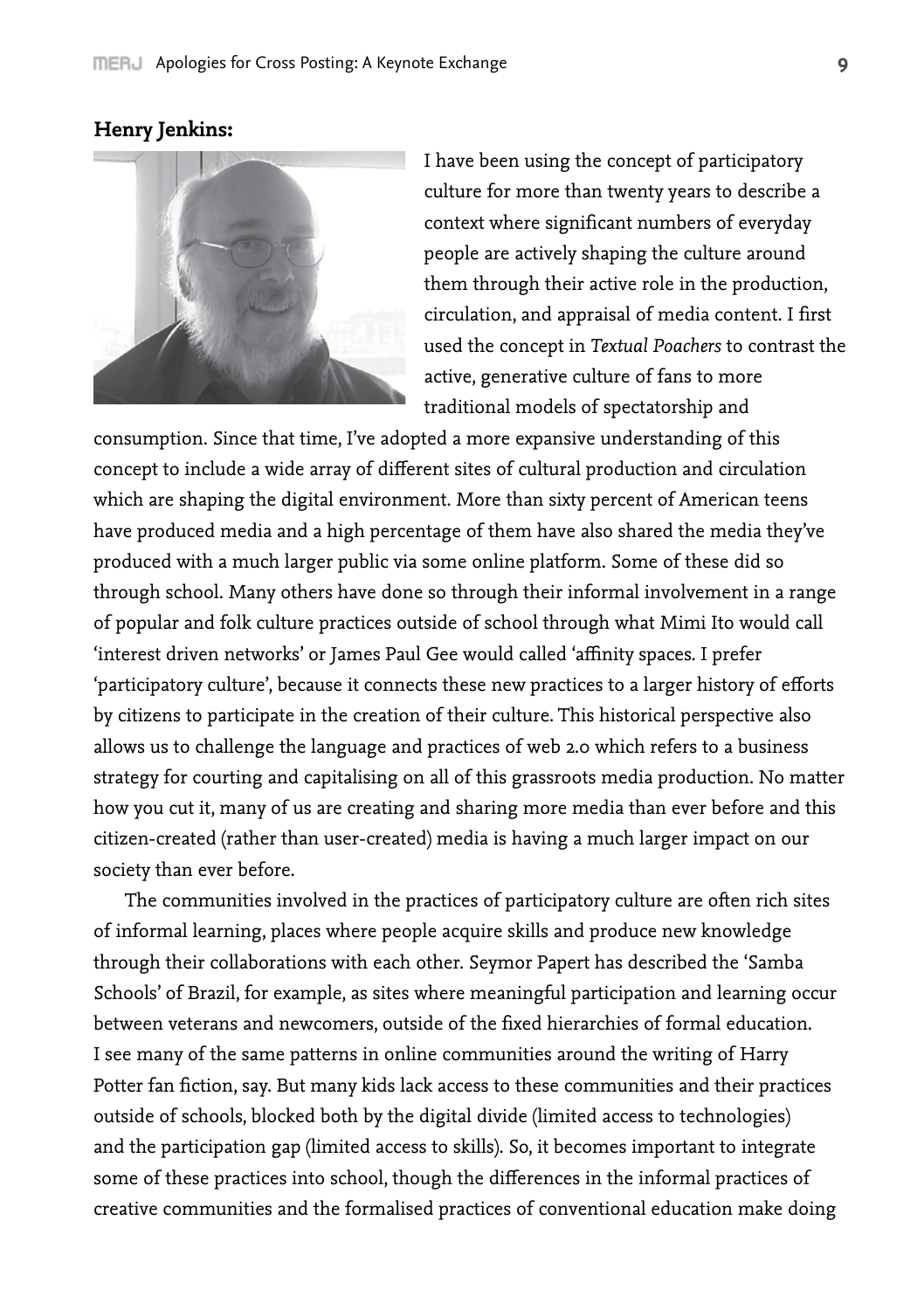so a challenge. We've been doing workshops with teachers to try to work through how to make the classroom a more participatory learning environment, one where students learn from each other as much as they learn from teachers, one which encourages creative experimentation.

At the (Media Literacy) conference, I spoke about the work we've done around reading in a participatory culture, which centrally is designed to get students to reflect on remix – not simply as a contemporary cultural practice but also as something which has shaped many of the works which constitute the literary canon. Our goal is to better understand how authors like Herman Melville or Charles Dickens built on the culture around them and how their works in turn have been taken up by later creative artists and reshaped towards new expressive ends. We teach active reading to give students the vocabulary they need to be able to not only critique and interpret literary works but to use them as raw materials for their own cultural productions. And we encourage each student to take ownership over specific parts of the text – individual units of the writing, specific topics of interest, specific characters – which they get to share with their classmates, creating a space of shared expertise and collective intelligence.

## **Marc Prensky:**



We live in an era of accelerating change. The world, especially the world of young people, is going to evolve much faster and further than almost anyone imagines. Already today, successful new media and technologies can reach over a billion people in less than a year: this will only get faster. In their lifetimes, today's students will see technology's power increase by a factor of one trillion. Tools will increasingly come fast, and

disappear fast. Observers are often behind the curve. Today much research and many analyses are out of date before they are posted or published.

A useful way to reconcile the wisdom of the past with the tools of the future is by thinking in terms of verbs and nouns. All our tools, from PowerPoint, to video, to computers, to Wikipedia, to the Internet are 'nouns'. But they are nouns for doing (or learning or perfecting, or practicing) various useful skills, or 'verbs', e.g. communicating effectively, thinking critically, calculating accurately, learning, persuading, etc. In the 21st century these important verbs (i.e. skills) will, for the most part, stay the same as they have always been (communicating, analysing etc remain important), but the nouns (tools) to do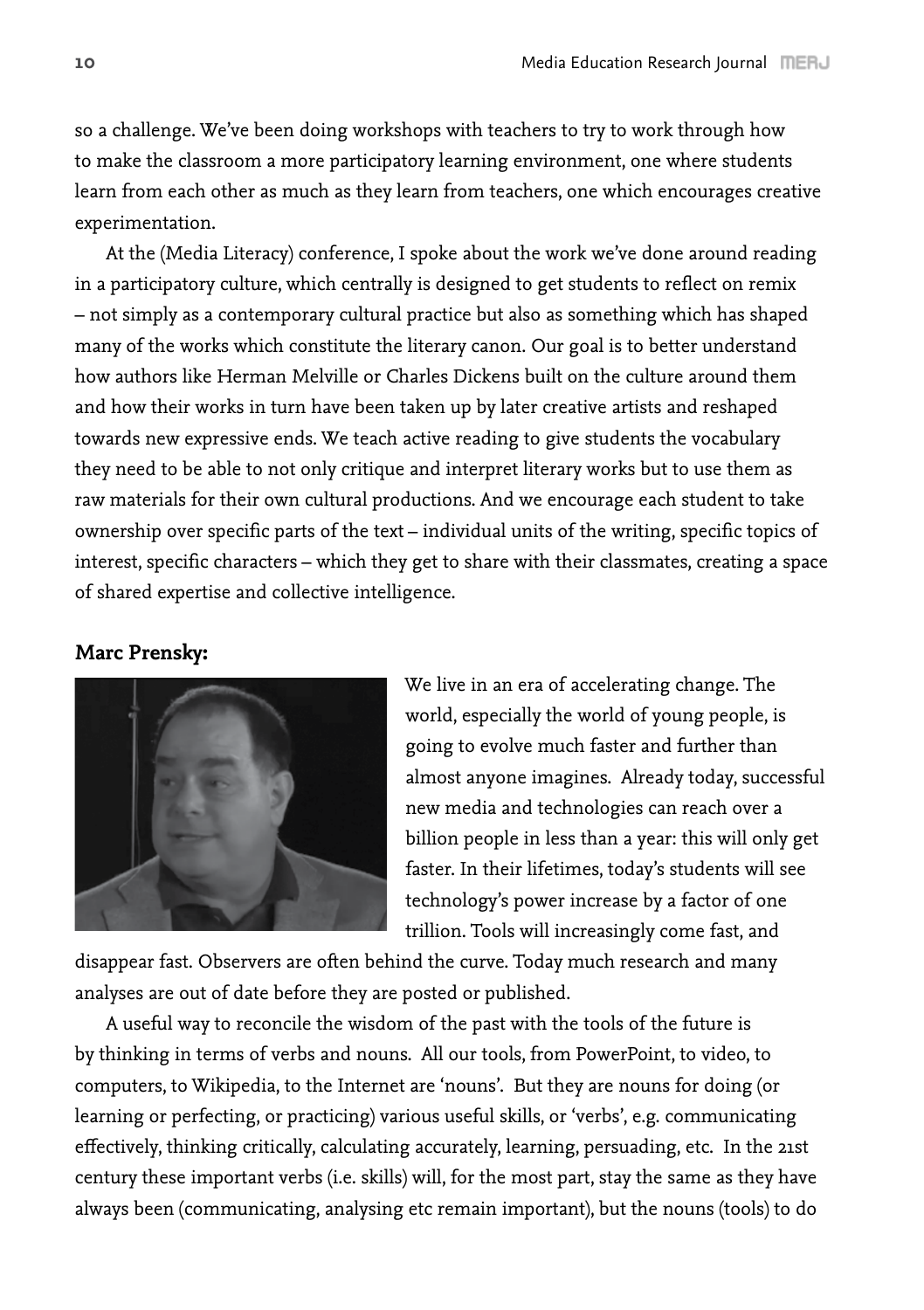them will change rapidly. We should be helping our students use the best, most up-to-date nouns for each verb they are trying to master.

Some important questions for Media Studies:

- By starting with, and focusing on nouns (eg cinema, internet, multimedia, story) rather than verbs, are the Media Studies people looking at the educational part backwards?
- Is the emphasis so often placed on 'story' outdated? What comes after story, especially in an era of compression and limited time? I do not think we are spending enough time thinking about this, and about what short forms (aphorism, haiku, pictures, short video, +++) are most effective and appropriate for 21st century communication of ideas, thoughts and emotions, as time for the often redundant and over-padded longer forms disappears. Do we still require the fable of The tortoise and the hare, or will Slow and steady wins the race do?
- Are we being overly protective of form (story, physical books, etc.) over content? My sense is that many are holding too tightly to old (and even to not-so-old) artifacts. I believe the printing of new physical books will disappear in one generation or two, as electronics take over.
- I observe that, for the non-intellectual classes (perhaps 80 percent of our people), text, both reading and writing, is already on the way out. Most of these people get their information from video and rarely read or write, on or off the job. What little textual work that they do is being quickly taken over by technologies that turn text to speech, speech to text and can read any text a camera is pointed at (e.g. a road sign) in any language. Already today one does not need to know how to read and write to be literate on a functional level. So while universal literacy may still be our goal, does it have to mean textual literacy? How long will that be true? In many ways video is the 'new text' (as consultant Mark Anderson says). The long-term importance of You Tube and its spinoffs has been greatly underestimated.
- Finally, the most under-appreciated, and least taught and known media literacy is programming, in the larger sense of being able to make our increasingly complex machines do what we want. Today, we have returned in some ways to the middle ages, in that if a person (even an important, well-educated one) wants to write a programme he or she generally has to hire a scribe (i.e. a programmer) to do the job for them. Yet almost everything we do requires some programming. Should universal literacy in programming be in our future? How do we accomplish this? At what levels, and with what tools? As Tyson Gill says: 'Programming is not essentially a technological challenge. It's a communications challenge.' When will students be required to submit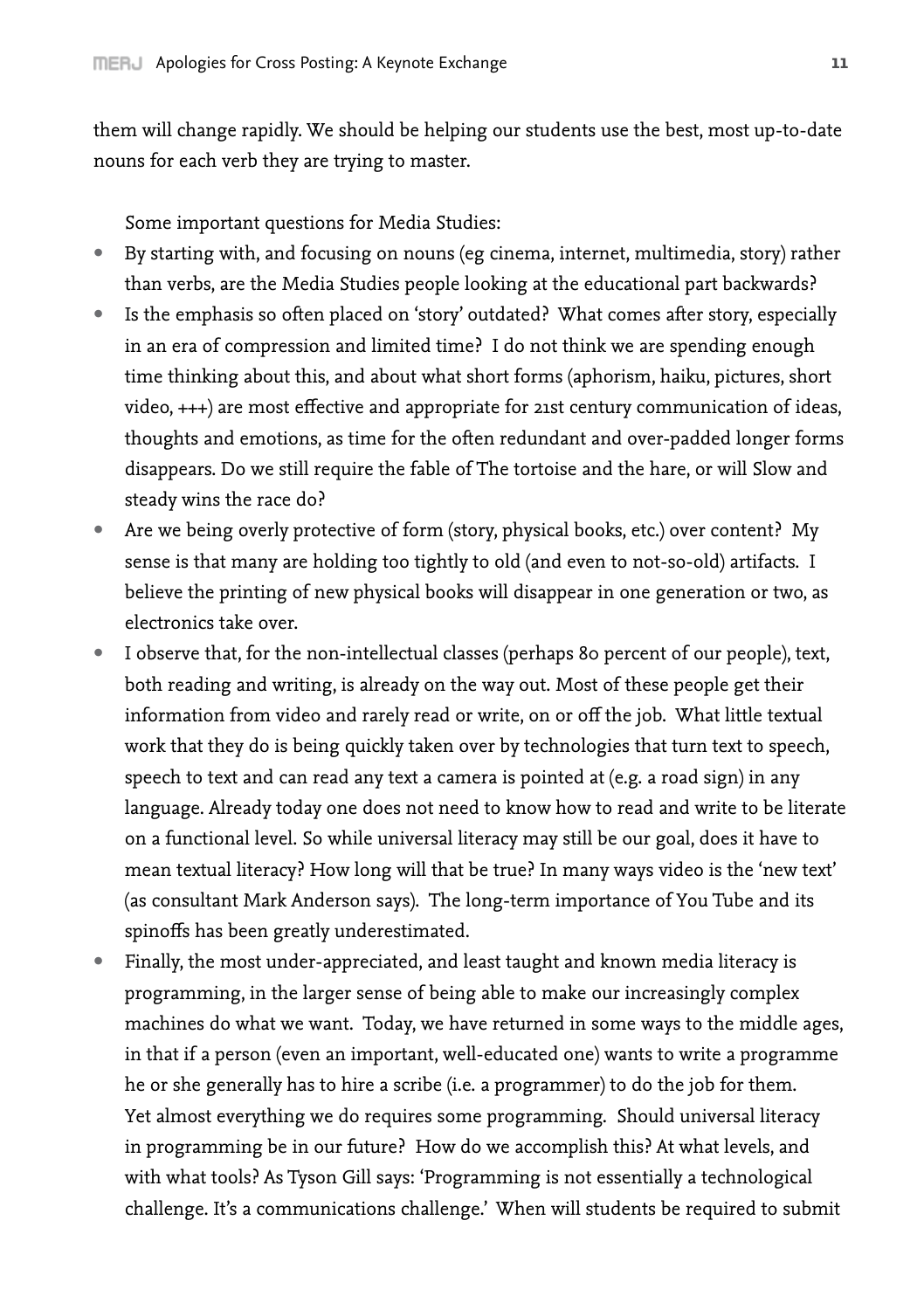programs as evidence of their progress? How long until we see the first PhD thesis written entirely as a computer program?

## **Cary Bazalgette:**



My main preoccupation for about 25 years has been, firstly, with the proposition of media education as an entitlement for all, and what that entails in terms of policy and advocacy, and, as a corollary, with looking at how and where media education begins – which has led me to an interest in how babies and very young children start to learn about media. Is this going to be one of those conversations where the men talk about

technology and the woman talks about babies? I hope not.

I'm an ex-classroom teacher and professionally what I used to call, in self-deprecating tones, an arts bureaucrat. So I have always been struggling with the problem of how to keep all the key elements on the policy table, and to counteract what seems to be the innate tendency of institutions, ideological formations and academic disciplines to barricade themselves inside sectors of knowledge and defend them against all comers. Hence my formulation of the 'three Cs' mantra: the argument that media education must include cultural, critical and creative elements and my interest in ensuring that the Media Literacy Conference should combine teacher training workshops with research presentations, and that it should include primary education professionals and classroom teachers.

I devised the "3Cs" formulation at a meeting of the UK's Task Force on Media Literacy. I was trying to get the task force members to understand that media literacy was more than just 'creativity'. I argued for cultural learning because learners need to broaden their experience of different kinds of cultures, contemporary and historical; for critical learning because learners need to acquire a whole range of critical tools with which to analyse texts, debate them and make judgments about them; and for creative learning because learners need to acquire the disciplines of making meaning with the tools that are to hand, and in the context of their cultural and critical knowledge.

# **Exchanges: Action and Scale**

Next, we asked for some further precision on the key issue of 'participation' and, crucially, whether we are really seeing anything particularly new in the so-called (by some, but nobody in this conversation) 'media 2.0' era, specifically with regard to fan behaviour.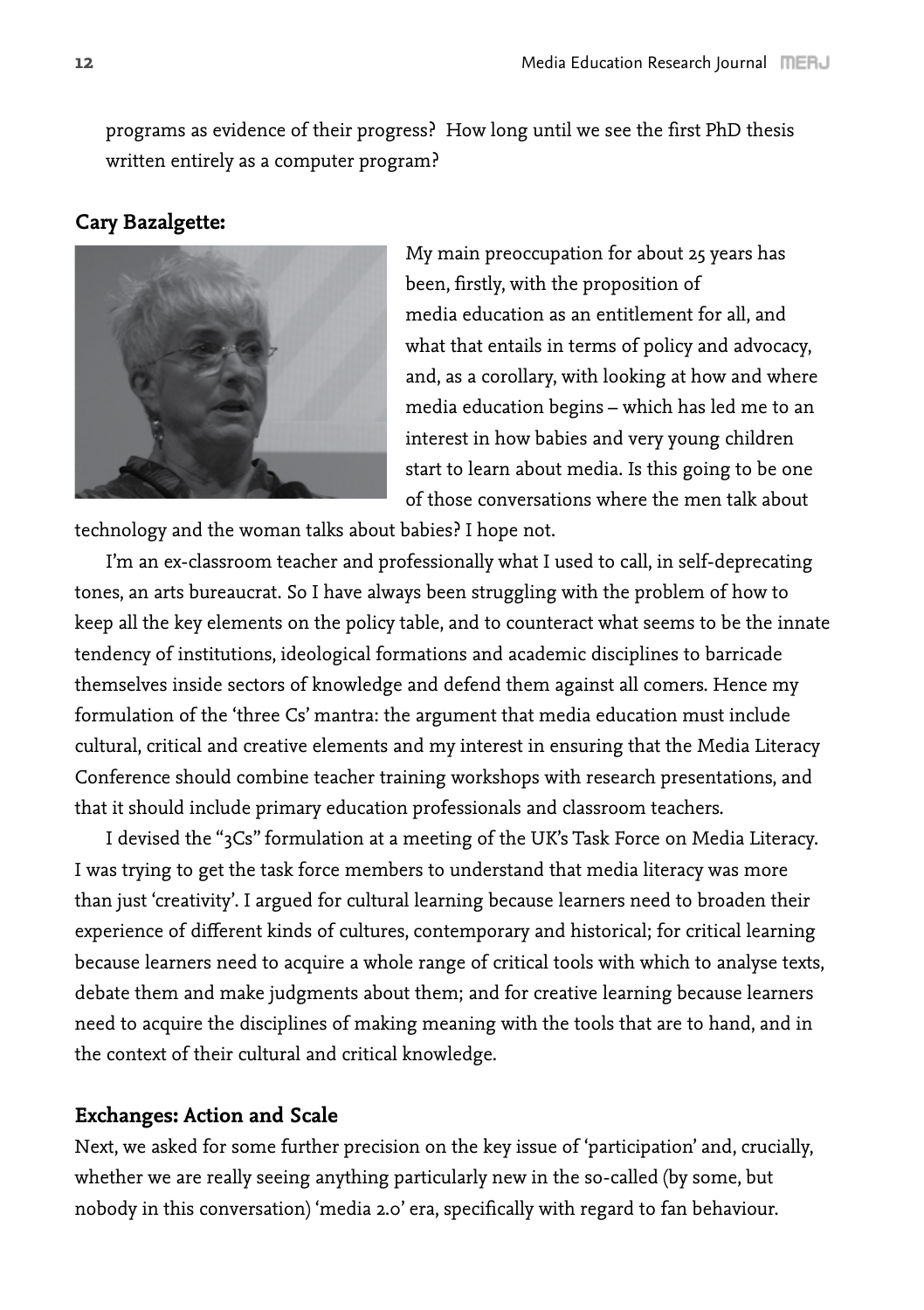Are these types of participatory cultural practices likely to increase? The word 'fan' does come from 'fanatic', after all, and there has always been a fairly small constituency more involved in their media consumption than others. Aren't we really just seeing the latest generation of this type of thing? Or will it go from being quite niche to more large-scale, and therefore presumably mainstream? Henry responded thus:

**HJ:** A key argument in *Convergence Culture* is that the category of the fan has shifted from something on the margins of the culture, someone still living in their parents' basement in the stereotypes, to something much more central to the way the culture is now operating. Some of this has to do with a shift in the ways that digital media has made fan practices much more visible and has impacted the shape, scale, and scope of fan participations. It is hard to get accurate measures of what has been and remains, to a degree, a decentralised and underground mode of grassroots production and participation. But all signs are that the number of people participating in fan like activities exploded with the rise of the internet. Anecdotally, I can say that when I first started writing about fandom, very few of my students knew anything about fan fiction. Now, most of my students know about it, a high percentage have read it, and some portion have written it, suggesting it is much more available to them as a cultural option. A second factor, though, has been the fragmentation of the audience which the explosion of media options has represented. Media producers now actively seek out fans as the most loyal and visible segment of their audience and are coming to fans on new terms. And as other institutions – from politics to the church – recognise a value of participation, they are embracing practices which were once the realm of fandom. Keep in mind, though, that the arguments for a more participatory culture do not rest on fans alone, but include a range of different subcultures which also stress the active participation in the culture through the production and sharing of media. As this occurs, fan practices may seem a bit less subversive and a bit more mainstream than before, but there are very real conflicts in the interests of these grassroots participants and those producing and distributing media on a commercial basis.

**CB:** Although I am very sympathetic to, and excited by, what Henry was presenting at the conference, I find myself asking questions that are mainly generated by the 'critical' strand of learning and which are primarily seeking some 'what next' information. To start with some simple points, when Henry says 'significant numbers of everyday people are actively shaping the culture around them through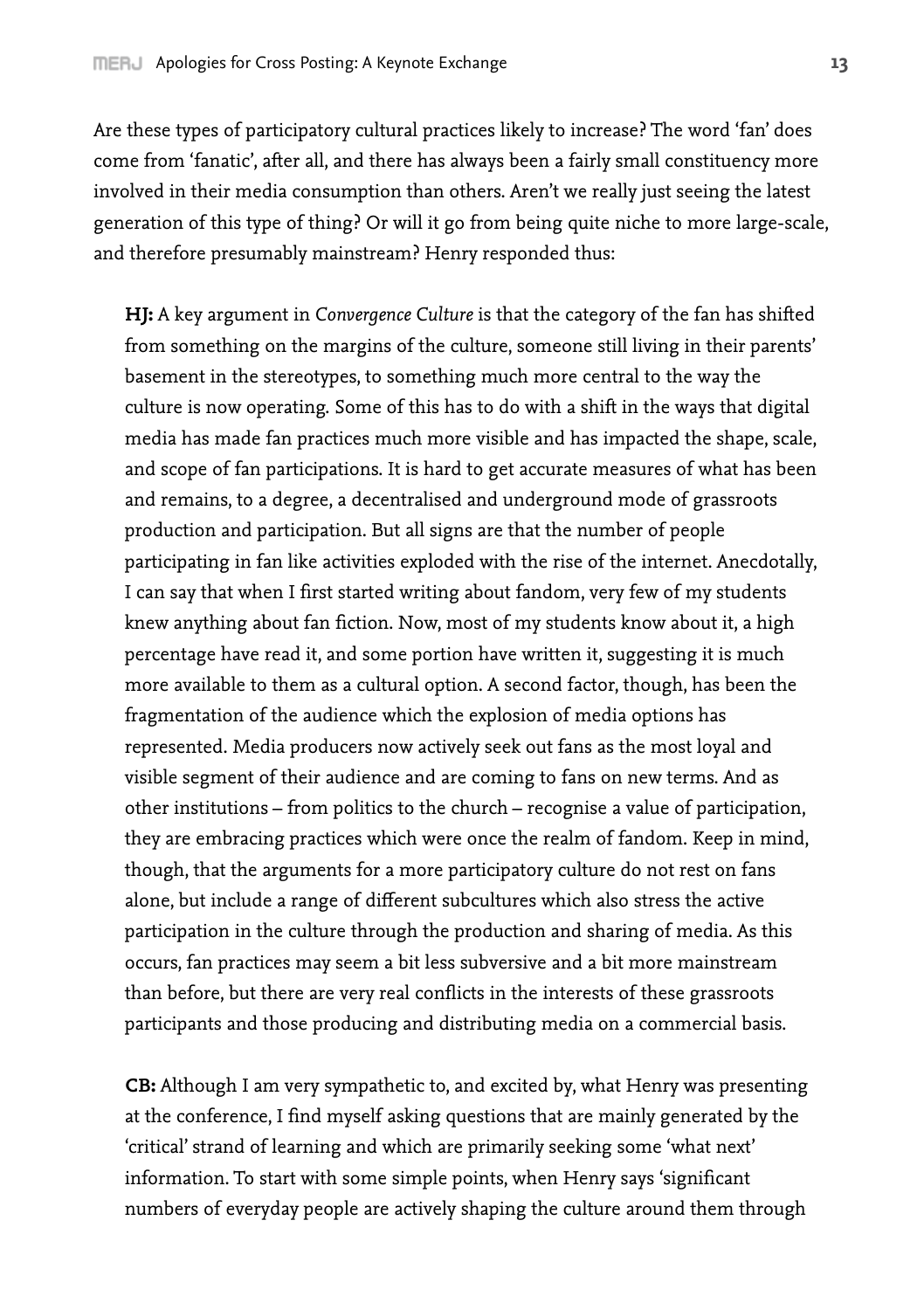their active role in the production, circulation, and appraisal of media content', then I want to know what 'significant numbers' means. How these have been added up, and by whom, and for what purpose? I want to know how 'actively shaping' is defined and what counts as an 'active role' in producing, circulating and appraising, and the extent to which this can be teased out from the 'web 2.0' business model. My understanding has been that there's a smallish core of people to whom it would be appropriate to apply these descriptions, and a huge periphery of relatively superficial engagement. I'm not saying that's not significant as well, but it's different from what Henry seems to be saying. I very much agree about integrating some of these practices into schools. But I'm concerned about the focus on what seems to me a fairly idyllic scenario of 'creative experimentation', 'collective intelligence' and teachers and kids learning from one another, where there's no imperative to also learn ABOUT the web 2.0 business model - about how the systems they're all using are financed and regulated. Where's the political learning? Where might it come from?

In addition I, along with several other people in the audience with some background or experience in primary schooling and especially in early years, took exception to Henry's formulation that opposes the 'active, generative culture of fans to more traditional models of spectatorship and consumption'. There's another way of seeing this kind of opposition: why not contrast the 'active, generative culture of small children's play' with the 'more adult models of spectatorship and consumption'? This introduces a much more radical argument, I think, about the assumptions we are making about learning, development, pedagogy and the power structures in education. I'd suggest that those young people who really are 'actively shaping the culture around them' are simply re-asserting their right to play and experiment that we all tend to lose when the 'shades of the prison-house' close around us. Who builds the prison-house and whose interests are served by maintaining it?

[Editors' note – at this point, Marc Prensky left the discussion.]

**HJ:** There are many ways we have of identifying and calculating the amount of active participation in our culture. For my own work, I tend to rely on the various studies done by the Pew Center for the Internet and American Life - especially their recurring estimates of the number of young people who have produced and shared media. Their 2005 report showed that 57 per cent of American teens had produced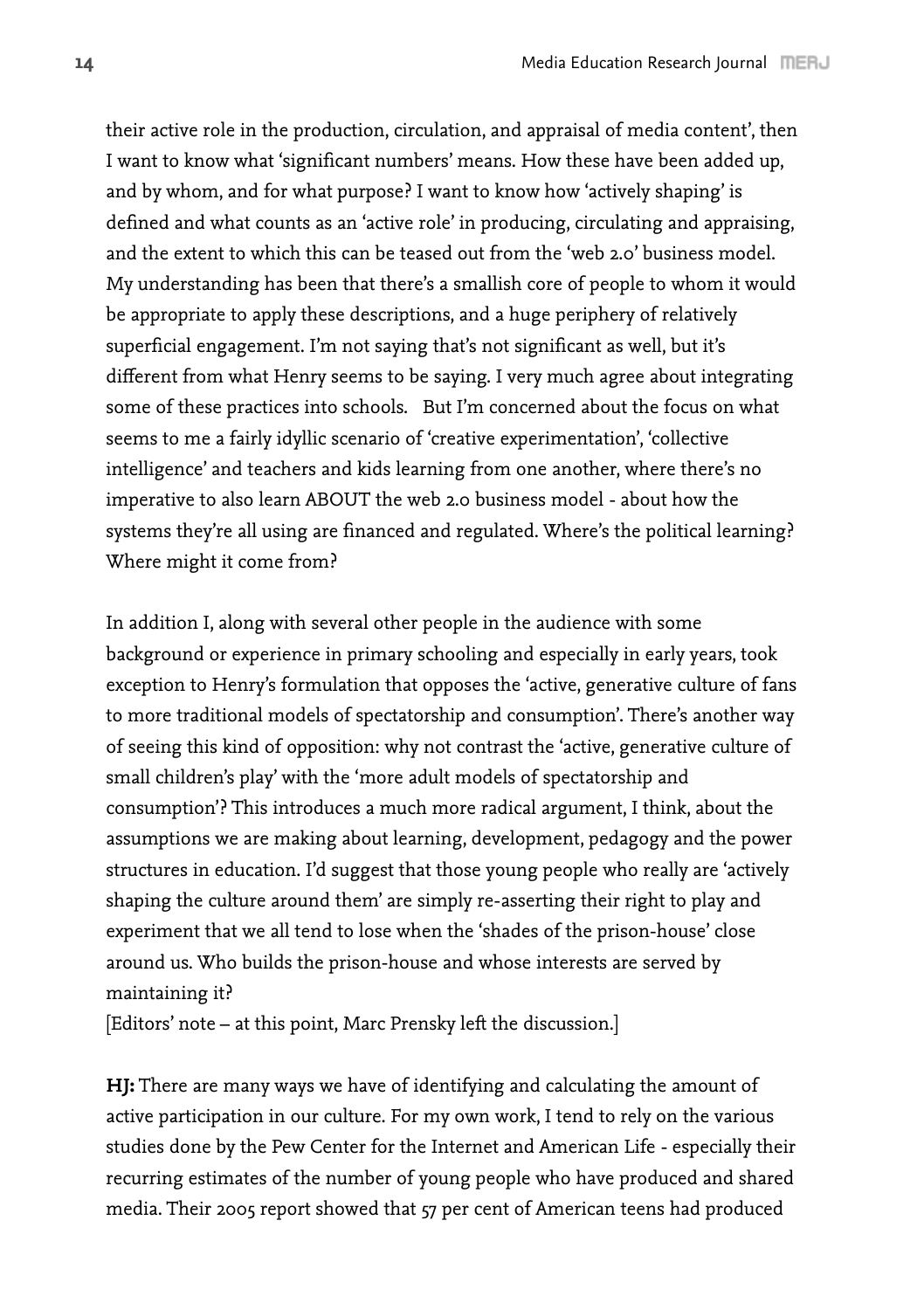media content for the internet; by 2007, those numbers had grown to 64 per cent and they have reportedly continued to grow since. These numbers, of course, differ from one national context to the next, but they suggest a significant shift in levels of production and participation from the pre-digital era. The Pew study may undercount the roles that internet users play not in producing original content but mobilizing existing content - curating, commenting, critiquing, circulating content produced by others (whether commercial, nonprofit, or amateur produced media.) In some ways this is the most banal form of participation, yet my forthcoming book on *Spreadable Media* will argue that shifts on this level are having real impact on the production, distribution, and consumption of culture.

Now, looking at those numbers we can see two things: first, there is a significant number of people who have not yet made the first step towards more active participation in the culture, either because they lack access and resources (the digital divide) or because they lack the skills and sense of empowerment (the participation gap) - roughly 36 per cent based on the 2007 numbers. The research of David Buckingham and Sonia Livingstone, among others, open up a second challenge – that young people may be participating in ways that are less than fully engaging and meaningful for them. This is why it becomes important to have interventions at the level of education.

The Digital Youth Project coming at this issue ethnographically identifies three genres of participation - hanging out, messing around, and geeking out. Mimi Ito estimates that roughly ten per cent of the young people they encountered in their qualitative work were involved in forms of geeking out - that is, participation in interest driven networks, which are the kinds of groups most often cited in research on participatory culture. Joe Kahne found roughly similar numbers in his quantitative work trying to identify involvement with different kinds of online networks. My working hypothesis then is that in the US context, the percentage of young people actively involved in some form of participatory culture is somewhere between ten (too low given the other form of participation through friendship networks) and 64 per cent (too high since it includes many failed or frustrating attempts to participate), depending on what we count as participatory culture, that a significantly larger percentage have had some access to culture produced by grassroots participants, and that there has been a steady and substantive growth in the numbers of people creating and sharing media over the past decade.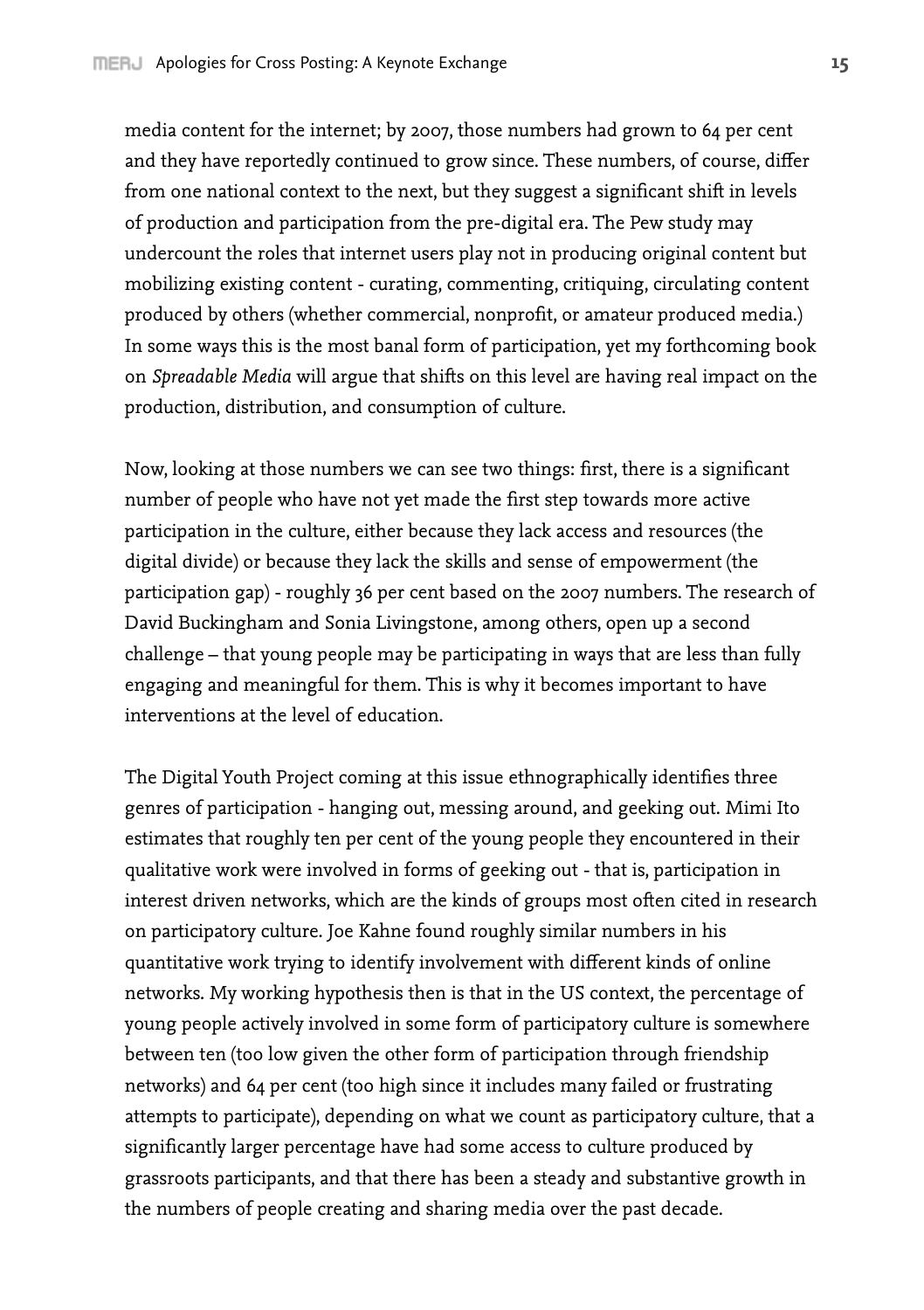To me, this represents a fundamentally different culture than one where media production and circulation is almost entirely professionalised. And in many cases, we are seeing what educational theorists describe as legitimate peripheral participation - that is, they are actively watching how culture gets produced with the recognition that they can engage and join the process when they feel ready. As we make the production of culture more transparent, as people see culture of varying degrees of professional quality, then there is often greater support for people to make bad media, get feedback, and grow as content creators. And this points to a place where the incorporation of some of these activities and as importantly the skills and mental models associated with them through media education can make a real difference.

The distribution of these skills and experiences does follow some predictable class, gender, and race lines. The Pew research finds that these activities are spread more or less evenly along rural, urban, and suburban lines, with slightly more participation among urban students. It finds that boys and girls engage in different kinds of cultural production but they are not that far apart in their ability to participate. Where the skills and experiences are introduced to lower income communities, there seems to be an eagerness to participate and a creative impulse which pulls the media in new directions, which suggests that the divides have much to do with lack of access to both resources and skills.

What I am calling participatory culture has a long history. Many of the groups which are most actively involved in producing and sharing media pre-exist the internet, though all of them have experienced dramatic growths in activity since they have moved online. In the case of the fan communities which have been the primary focus of my research, we can trace a 150 year history of grassroots media production and circulation across a range of new and emerging technologies printing presses in the 19th century, amateur radio in the early 20th century, photocopiers in the mid-century, and digital media by the end of the century and beyond. These groups have been early adopters of podcasting, MP3s, blogs and journals, and social networking tools, often taking very active roles in passing those skills along to others in their community. Rarely have these groups been seen as professional media makers, rather they have existed on the fringes of the culture, responding to media created by others, participating in folk and subcultural practices, but now their work has gained much greater visibility than before and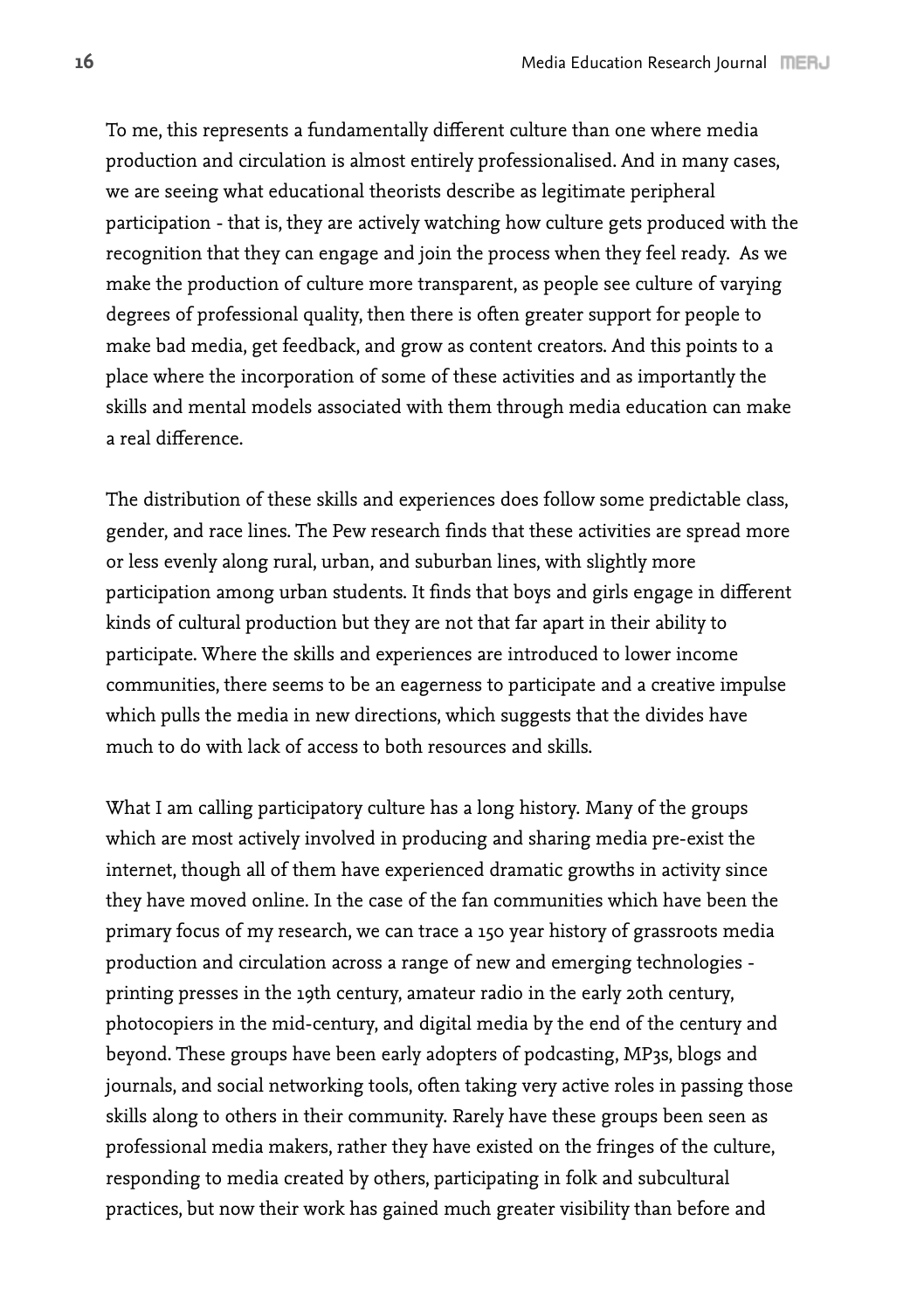circulates much further beyond the borders of their own communities.

For that reason, I do not think it appropriate to collapse these forms of cultural production into the business models associated with web 2.0. Web 2.0 companies have generated platforms which are often shared sites of cultural distribution across a range of these communities and they have helped to create tools which are more easily used by casual participants. They have at the same time exploited the creative energies of groups which have long sought ways to expand the production and circulation of culture. So, there are strong links to be drawn between technological, business, and cultural developments here, but only if we maintain some clarity about the history of each.

And I certainly think preserving the distinction is key if we are to critically and politically engage with the corporate strategies which are shaping who gets to participate and how. In our white paper, we identify three key obstacles which media education needs to address, having to do with the capacity to participate (the participation gap), with the development of ethical frameworks for thinking about participation (the ethics challenge), and with the development of a critical vocabulary for understanding the terms of our participation (the transparency problem). Our curricular materials, to varying degrees, try to address each of these three challenges.

Are these participatory culture practices tied to particular class experiences? There are several ways we might address that question. First, one might argue that these skills represent a new digital variation on the old 'hidden curriculum.' Just as in the 1960s kids from homes where there were opera records and encyclopedias, trips to museums and dinner table conversations about books and politics, performed better in school than kids who lacked access to these resources and experiences, kids today who have a broad range of participatory experiences seem to perform better in schools than those who didn't. We can argue that the schools respect some of the skills emerging from these practices because they fit the school habitus, but we also have to acknowledge that those with these skills are going to enjoy expanded opportunities when compared to those being left behind.

Second, whether we use my participatory culture or James Paul Gee's 'affinity spaces' or a range of other models of how such communities work, the evidence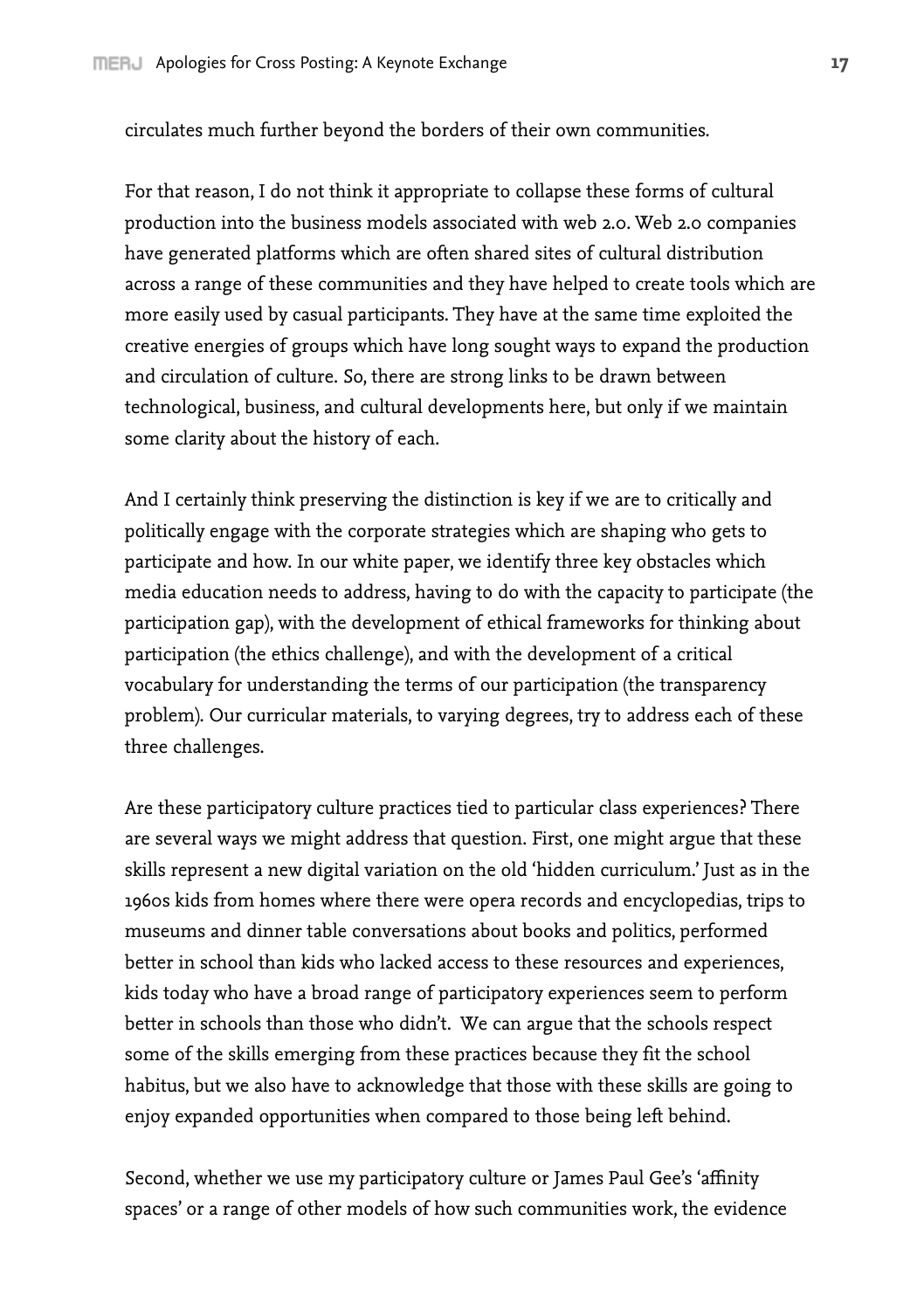suggests that they create many different opportunities for participation and many forms of contributions which members can make. The Wikipedia community talks about systemic bias to talk about how the current content the project generate reflects those groups currently participating in its production: so the entry on Isaac Asimov is longer than the entry on Woodrow Wilson and both dwarf the entry on Caesar Chavez, to use just some obvious markers of different groups. As we broaden who has access to the skills and resources, we can expect both new kinds of communities with their own norms and cultures and new forms of participation in the existing communities depending on what young people bring to the table from their previous cultural lives.

Of course, these communities are not always idylically supportive for their members. You Tube, for example, has notoriously harsh commentators who are hostile to diversity and thus can exhibit a chilling impact on people who want to enter these spaces for the first time. That said, Patricia Lange's work on video bloggers show that the community has compensatory mechanisms for encouraging and sustaining participation. The fan fiction world has historically been more welcoming, with a solid system in place for providing mentorship for new contributors. So, some of the politics around participatory culture is a politics of inclusion. It is vital to broaden who gets to engage in these practices which are having an impact on young people's chances of success in school and the quality of their economic, political, and creative lives. At the same time, we need to be agnostic about whether our current accounts of the skills associated with these practices are complete when we are seeing continuing waves of diversification within participatory culture as more and more groups are asserting their presence in the online world. Whatever we see as the current level of participation, I would see expanding, broadening, diversifying participation as an important goal - a key struggle for social justice.

To respond to Cary's other concerns, my own work has grown out of a larger trajectory of investigating fan cultures, but fandom is only one potential point of entry into understanding participatory culture. James Paul Gee, say, comes at this from a focus on gaming cultures, Sasha Costanza-Chocks from the study of activism, others from the study of citizen journalism or from youth subcultures.

When I talked about fandom offering us a different picture from dominant 'models', I meant models as in ways we conceptualize spectatorship, and not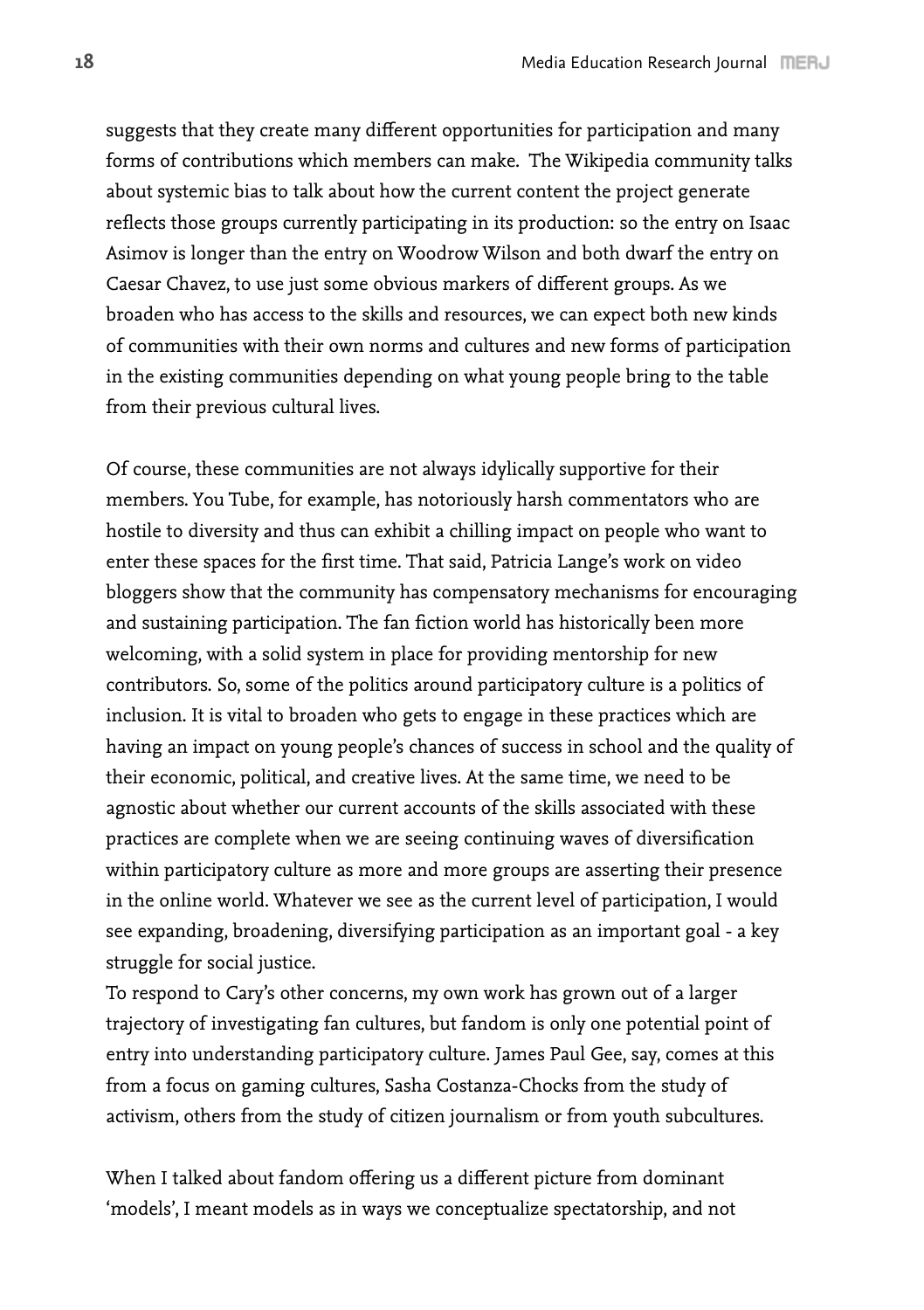necessarily the actual practices of spectatorship, which I am convinced are more active, critical, and creative than most people have imagined. In many ways, the rise of digital media is making this grassroots creativity more visible than before, though in making it more visible, it has increased the connections between once isolated practices. Cary wonders whether these experiences might be better linked to childhood. This is part of what we had in mind when we made play one of the first on our list of new media literacy skills and asserted its continued importance into adulthood. We share your concern that schools often strip away the capacity to play and with it we lose a prime motivation for and process of learning. And we are finding that play is perhaps the skill most eagerly embraced by the teachers we work with and many of them see it as fundamental to the other skills we've identified. I have always like my former MIT colleague Mitch Resnick's concept of 'Lifelong Kindergarten'.

That said, I would express two concerns:

- First, there can be a tendency to over-romanticize the playful child as a noble savage who is not yet tainted by adult civilization, and it can be hard to prevent such assumptions from creeping into our work. It's a powerful myth and one which has an affective force we may want to tap, but we also need to maintain some scepticism.
- Second, I do not want to reduce all adult and youth forms of cultural participation to a continuation of childhood play. Fans are often described negatively as suffering from ''arrested development' because they continue to engage with play and fantasy, the negative version of the romantic notion of childhood and adulthood. And many of them would insist that they have acquired and developed skills at cultural production, not to mention the capacity for deeper reflection through their work, which far surpass what one could do in early childhood. This argues for the importance of learning and acquiring skills as we grow older, even if those skills get layered onto foundation from our earliest childhood. This also suggests the importance of early interventions to protect and strengthen the childhood imagination and link it in meaningful ways to participatory culture.

[Editors' note – at this point, David Buckingham left the discussion.]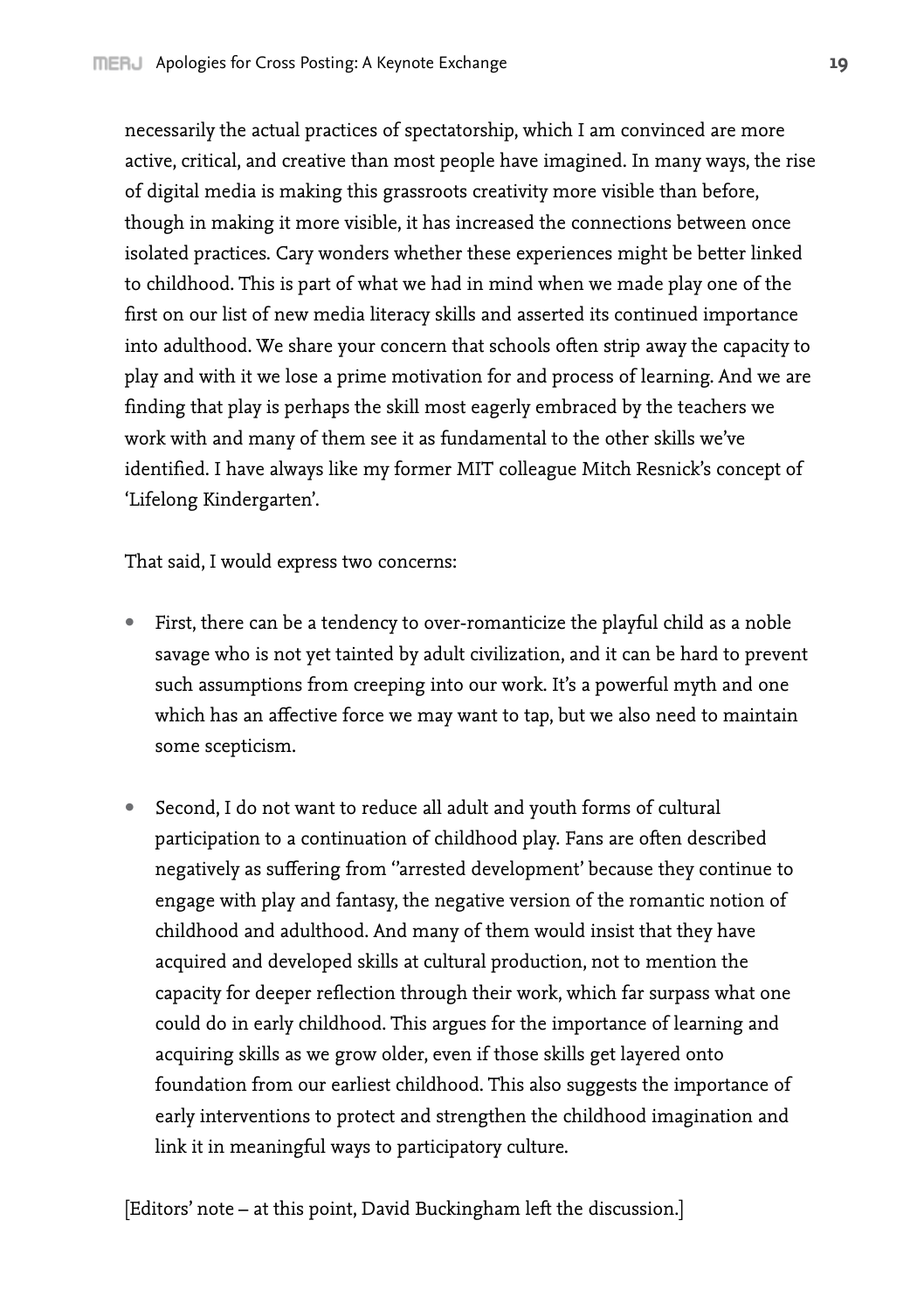**CB:** While I acknowledge that the challenge for all educators who accept a learnercentred model is to judge when, how and with what to intervene and also of course how to assess progress I am wondering whether Henry is primarily using the term 'play' as a provocation rather than as a fully-considered analysis of learning processes, and in doing so, is necessarily invoking conventional, postromantic views of 'play' that link it to fantasy and imagination, and oppose it to work and to the 'harder' learning that is involved in the acquisition of more sophisticated knowledge. This is an ideological construct, deeply bound up with nineteenth century views of childhood (and, by extension, the childlike savage and the idealised 'child-wife'). We don<sup>1</sup>t have to see it that way. I prefer to see it as, essentially, self-directed learning. It involves practicing and refining skills, testing hypotheses, rehearsing scenarios, devising metaphors and constructing narratives: not usually as solitary activities, but in the company of others (such as, initially, parents and older siblings) who are likely to encourage reflection and the deliberate acquisition of new skills (eg eating with a spoon, becoming toilet-trained, thinking of oneself as 'a big girl now' or as 'a brave boy who doesn't cry').

Therefore I think it IS important to hold on to the concept of play-as-learning (note that I am NOT saying 'play that helps you to learn') in considering what educators ought to be doing in response to the participatory culture that Henry describes. We are confronted with a huge amount of learning and activity by children and young people that has taken place without adult intervention. I see lots of parallels here with my own arguments about the interpretative skills that young children have acquired from moving image media before they learn to read, or even to speak, and how this ought to substantially change the ways we approach early learning in school. So for me, it's not enough to describe and analyse what kids are doing with media important though that is, of course. My focus tends to be on how education policymakers can be made to see that kids' non-school media learning is an opportunity rather than a threat.

**HJ:** The working definitions and discussions of play in the white paper are remarkably similar to the wording you use here, Cary. Here's part of what we wrote:

"Play, as psychologists and anthropologists have long recognized, is key in shaping children's relationship to their bodies, tools, communities, surroundings and knowledge. Most of children's earliest learning comes through playing with the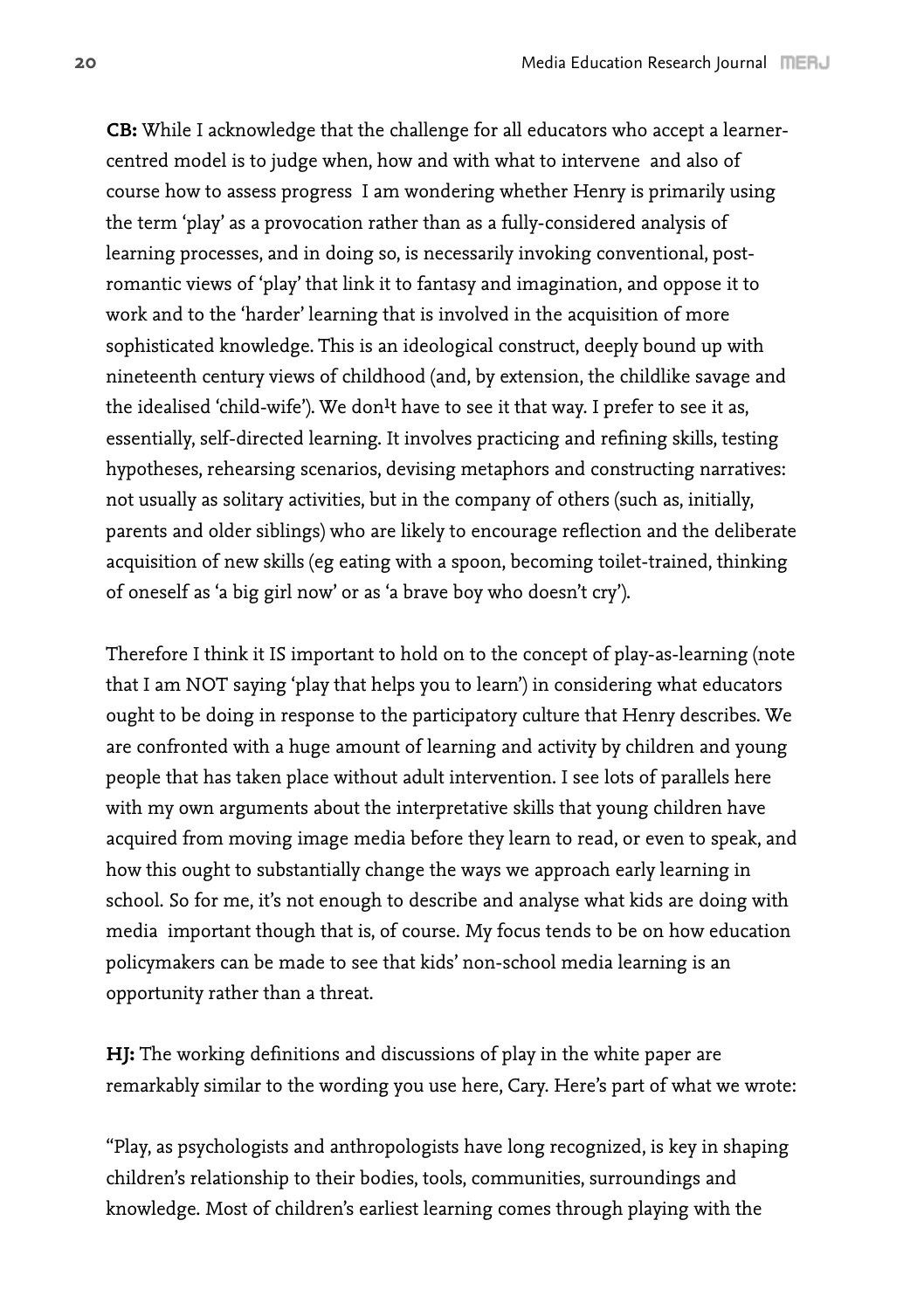materials at hand. Through play, children try on roles, experiment with culturally central processes, manipulate core resources, and explore their immediate environments. As they grow older, play can motivate other forms of learning.... Some have expressed scepticism that schools should or could teach young people how to play. This resistance reflects the confusion between play as a source of fun and play as a form of engagement. Play in the context argued here is a mode of active engagement, one that encourages experimentation and risk-taking, one that views the process of solving a problem as important as finding the answer, one that offers clearly defined goals and roles that encourage strong identifications and emotional investments."

We try very hard to separate this more social/cognitive understanding of play from more romantic concepts, though in practice, I am certain that those concepts, which are so pervasive in our culture, spill over and shape how teachers and students understand these concepts and what gives them such emotional resonance with the educators we work with. I think the more we both talk, we are on the same page here, just warily sniffing out each other because of the many ways our culture uses and abuses some of these concepts.

**CB:** I certainly think we're generally very much on the same ground! It's interesting though to tease out slight differences of emphasis. I think you're more concerned with achieving a richer and more precise account of what's going on in learners' creative and participatory activities, while I keep turning towards a critique of what teachers get ordered to do in classrooms, or think they are compelled to do. It's very encouraging that you and others are focusing on play and are providing a more differentiated account of the activities that currently get lumped together in popular discourse as "play". To my mind it's the use of the term 'play' that can be the problem, precisely because it contains these multiple meanings. For you, I think the focus is more on older learners and how to describe and analyse what they are doing in ways that include relating it back to what children do; for me, the focus is on how we can describe what babies and very young children do in ways that can be seen to link up with later behaviours that don't count as 'play'. Some fascinating examples of this emerged in a recent film education research project I was involved in, where teachers of seven to ten year olds encountered the kinds of pedagogy employed by teachers of three to five year olds and began a real re-think of their practice as they came to recognise that a lot of what the younger children were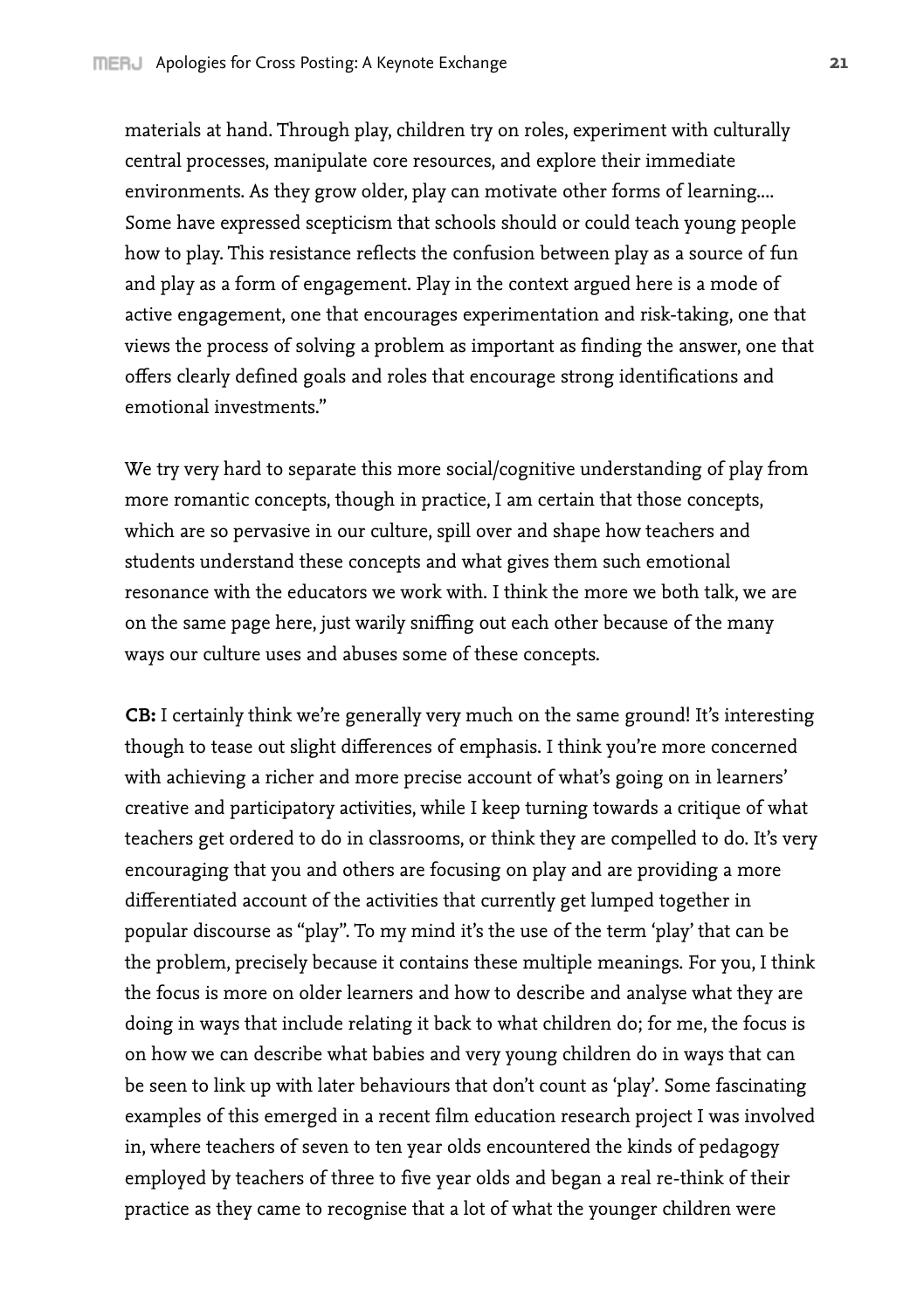talking about and doing demonstrated that they were already engaging with concepts that weren't 'supposed' to be taught until they were much older. They were shocked to realise how rarely they actually listened to what children had to say, and had underestimated what kinds of ideas they might be able to handle in the context of learning about film.

### **"Going Forward"**

To finish, we asked Henry and Cary to offer some key themes for the *MERJ* readership – who we see as a broad church of teachers and researchers with a shared passion for media education pedagogy (the social practice of media literacy - as opposed to abstracted content, competences and skills) – what are the most important issues for media teachers in 2011 and what kinds of research should we be doing?

**CB:** I hope the MERJ readership includes people who teach with or research media education with people younger than sixteen but my impression is that it doesn't. However, pedagogy ought not to be that different whatever the age group, even though, sadly, it often is. Essentially there are and always have been two types of pedagogy: learner-centred and teacher-centred. Learners usually need a bit of both. In recent years - in the UK at least - school teaching has become markedly more teacher-centred. Media teaching should require a higher level of learnercentred activity given that learners are likely to have acquired quite a lot of knowledge of the subject outside the classroom and this at least needs to be assessed.

None of the following is essentially new, even if some of the technologies used might be (and you can teach about media without massive technological investment).

I **emphasise** to teachers that they should use open questions, be prepared to listen to what children have to say, to ask follow-up or subsidiary questions that encourage further reflection, and to plan their further teaching in ways that take account of the critical capabilities and interests that the children present. Most teachers in primary and mainstream secondary schools find this pretty difficult, as it goes against their training.

I also **encourage** them to get children to work creatively with extremely basic tools and modest ambitions because these constraints should encourage their creativity,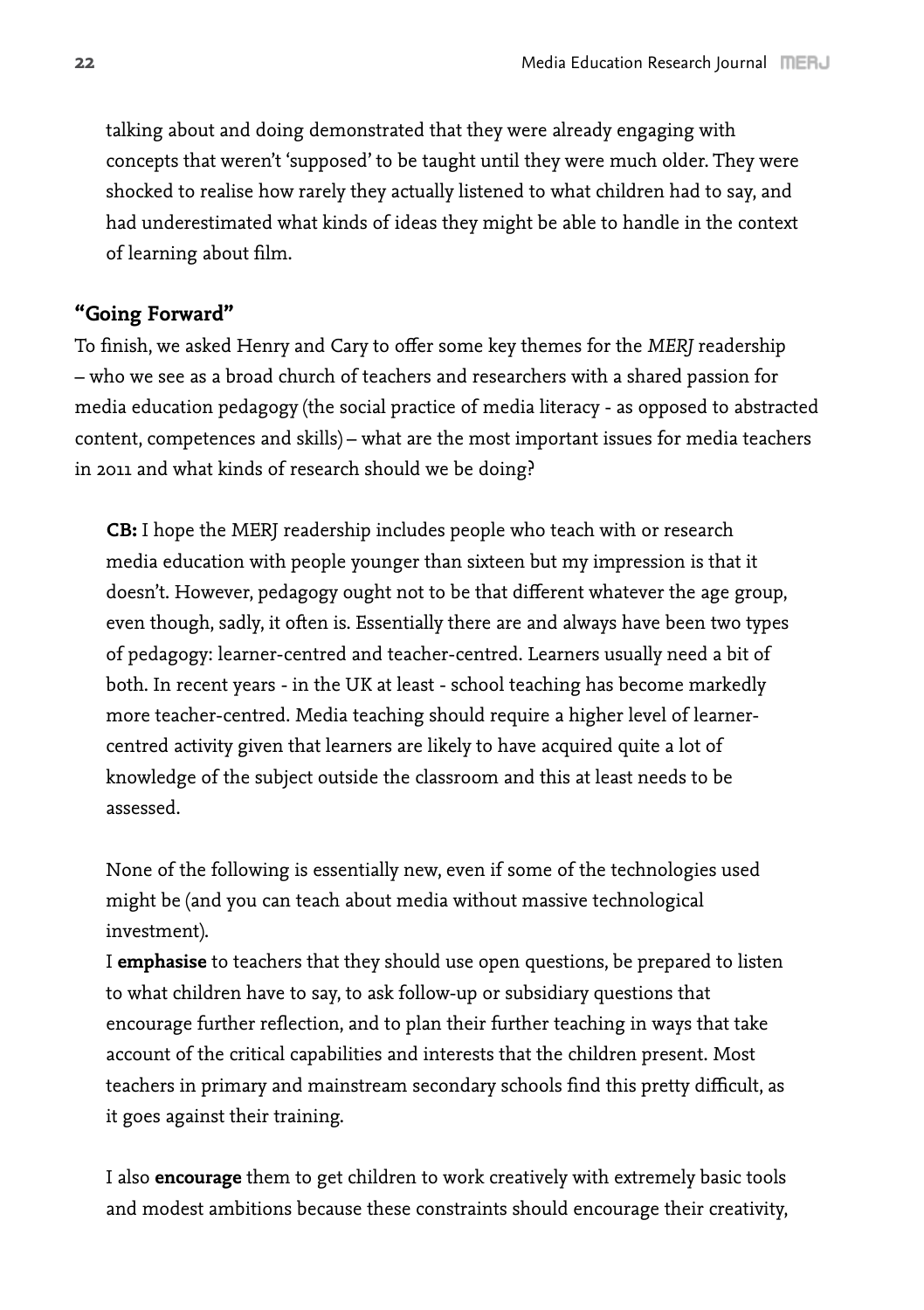and in class management and budgetary terms are more likely to allow for repeated opportunities to undertake creative work: it is only in the second and third attempts at creative activity that children really start to progress in their creative thinking. I encourage them to focus on editing (whatever the medium).

 I **believe** that teachers have a responsibility to introduce learners to texts (in any medium) that they may have not encountered before, as well as offering them ways of considering in a new light the types of text they already know. I also believe that teachers ought to encourage learners to move to and fro between different media (eg social media and novels, poetry and short films) in order to explore their commonalities and specificities. In doing so they should be developing awareness of and capabilities with critical concepts common to all media: narrative, genre, representation, audience, modality.

In classroom management terms teachers need to ensure that learners get to work in different size groups and individually, and can get individual attention from a teacher from time to time, because all these contexts favour different kinds of learning. Assessment should include self-assessment by the learner.

All this is pretty standard stuff in progressive education and has been for as long as formal education has existed (say 3000 years?). Unfortunately much of it has been demonised in the UK in the last fifteen to twenty years so a whole generation of teachers find it all very new - though I'm glad to say a lot of them find it liberating.

As educators, we need less focus on what people are doing with media (interesting though that is, lots of other people are doing it) and more focus on questions like "did anybody learn anything? and if so, what?" and in particular, in learning progression. Obviously this doesn't mean completely deserting the descriptive work but it does mean looking at what kids learn and how (both self-directed and in the classroom). I've always liked the idea of a research project that gets new parents to keep a diary of their one to four year olds' media encounters and their (apparent?) media learning. I wish I'd been able to keep track of my grandson (now aged nine), who was one of the last of the analogue generations. My twin grandchildren, now aged one, are growing up in a completely digital media environment, and I've lost the opportunity to compare the two experiences. Has anyone done this?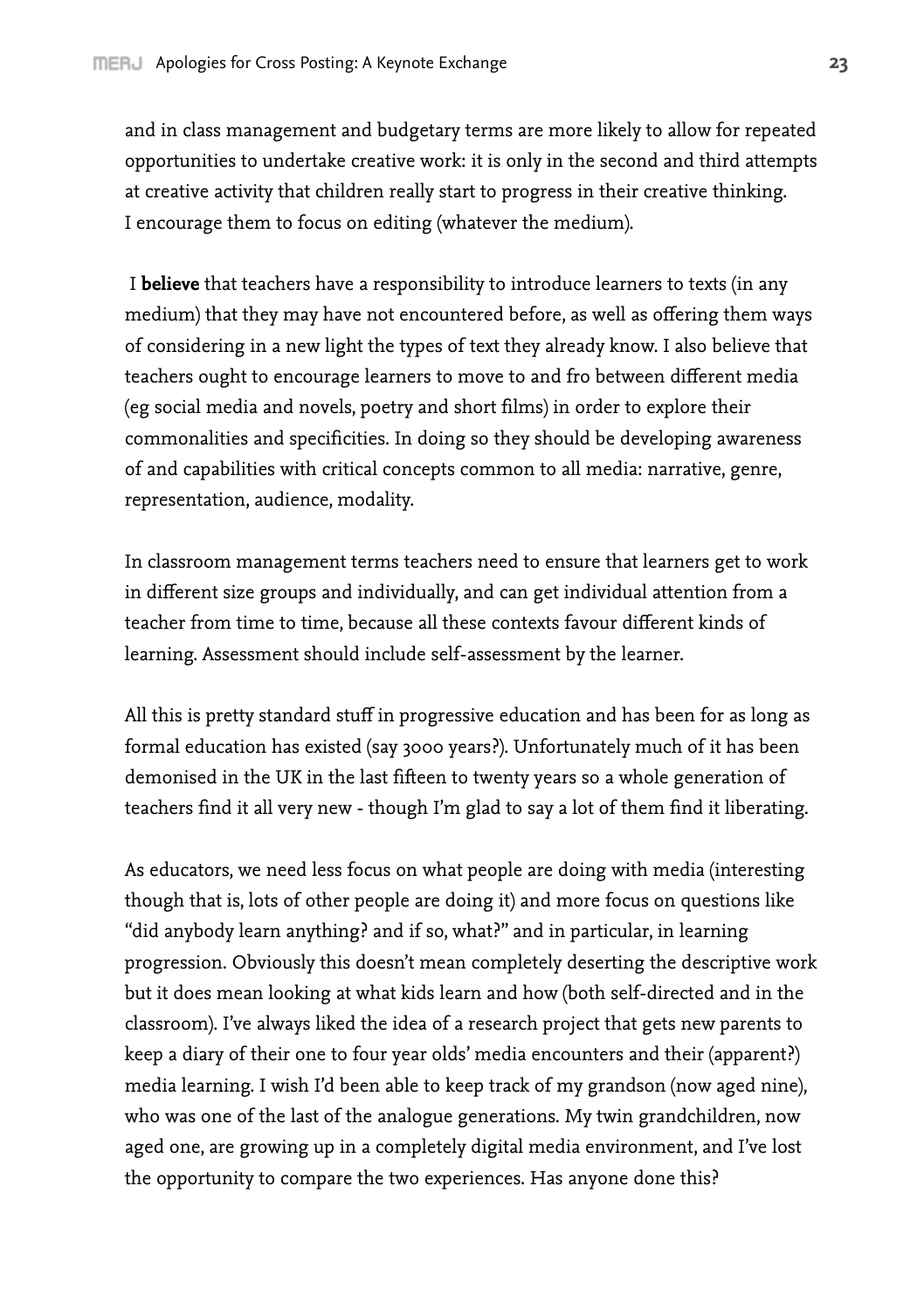To relate this to the previous discussion: I think these assumptions underlie much of my exchanges with Henry, and I imagine that we'd probably agree that media education does make a rethink of pedagogy more urgent. I used to resist this argument but now I don't.

**HJ:** American educator Rene Hobbes tells us that media literacy should foster scepticism and not cynicism. What we need to avoid in discussing participatory culture is the aura of inevitability which can lead to complacency on the one hand and cynicism on the other. I believe that there are robust communities of interest on the web which are great models for how informal learning works, but if we do not learn from those models and apply them through formal education, there will be great inequalities in who has access to the technology and the skills needed to participate in the rapidly evolving media landscape. This is precisely why my ideas about participatory culture have led me towards being an advocate for media literacy.

To be clear, for me, participatory culture is not something we have already accomplished. It is a relative term, suggesting that our culture is more participatory than it used to be, less participatory that it should be. For me, participatory culture is in Pierre Levy's sense 'an achievable utopia', a set of ideals against which we measure our progress, a goal we are fighting towards. My mentor John Fiske told us in the 1980s that new media represent new opportunities to struggle, that they shift the terms of conflict, may allow us ways to think past conceptual impacts, but they are no substitute for struggle itself. And so for me, the push towards a more participatory culture is a flag that we should rally behind because it identifies what we are fighting for and not just what we are fighting against.

Why does participatory culture matter? Well, why does democracy matter? Why does diversity matter? Why does economic opportunity matter? In each case, these goals which have long motivated work in education seem bound up with expanding the communication capacities (technical, social, culture) of everyday people. I see participatory culture as the first step towards progress on any of these fronts. It is not that computers will set us free, which is a naïve technological determinist idea, but that we will forge new relationships, grasp new power, and transform the cultural resources to which we have access to if we are able to expand who has access to the means of production and distribution of information, culture, and knowledge.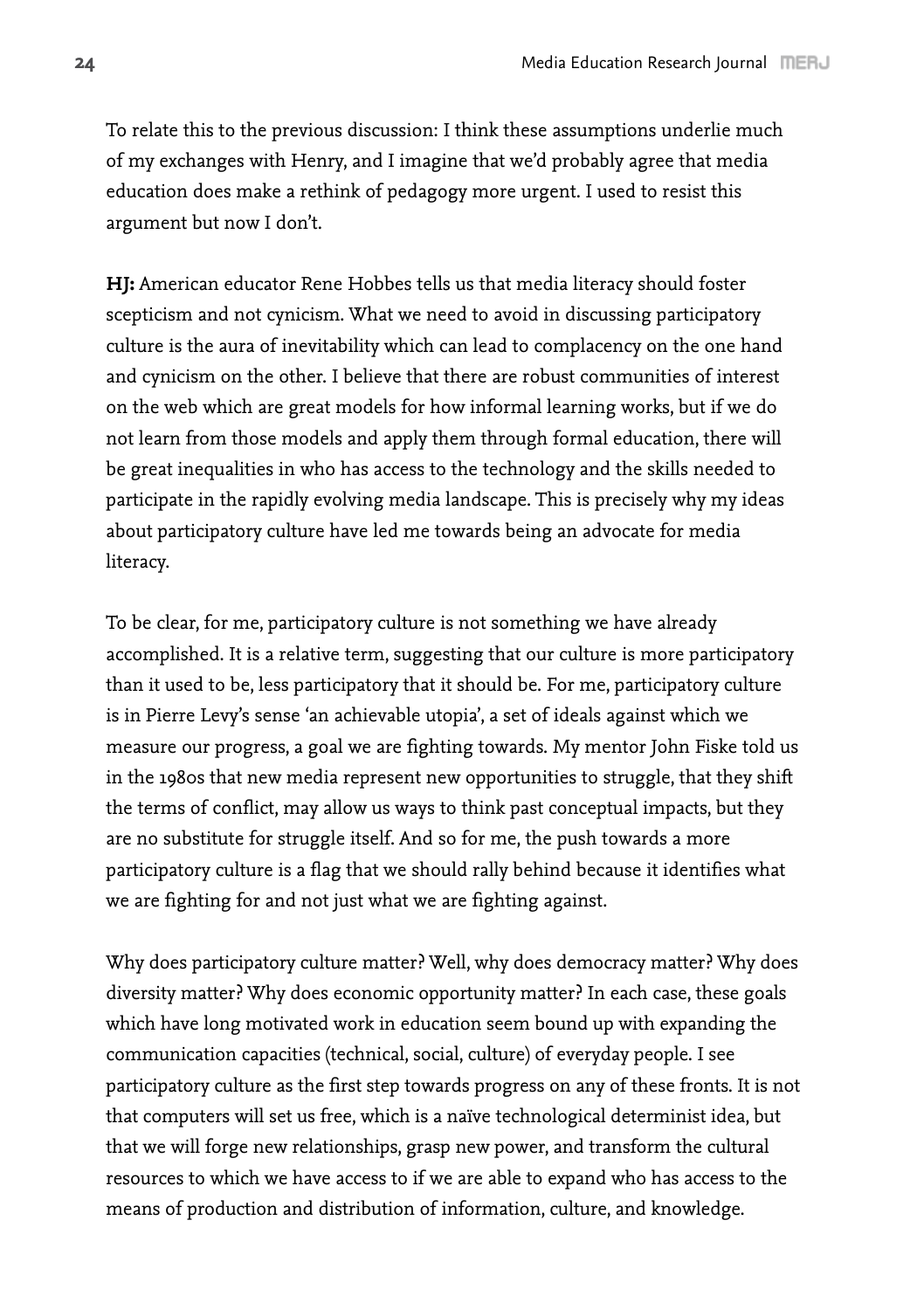Skeptics have much to contribute by identifying those challenges we need to work together to overcome. But we do not fight battles we do not believe we can win and so the cynic does little to change the society. As academics, we are bad at accepting partial victories, but at the moment, participatory culture is a partial victory in so far as a significant number of people (although we don't agree on how to count them) have made a transition in their communicative power over the last decade through hard won battles to broaden participation.

What does this mean for classroom teachers? Project New Media Literacies has been doing extensive work with professional development over the past four years. We've built a range of resources which model how an approach based on participatory culture might change how we teach basic school projects, hence our work on reading in a participatory culture. We've developed an online community to support teachers who want to think creatively about these challenges, including resources which allow them to learn more about each of the skills we associate with participatory culture. And we are building a platform which will allow teachers to share and remix 'challenges', which allow students to work with all kinds of media materials as they learn to navigate these new forms of culture and knowledge production and as they begin to put the skills into practice.

We are promoting what we call "participatory learning," which consists for us in:

- A learning ecosystem which integrates what happens in school into what happens elsewhere in the students lives, which especially incorporates their online lives into the educational process.
- Co-created expertise, where each participant in the classroom takes ownership over the process of knowledge production and is respected for what they have to contribute to the group's collective learning.
- The use of authentic learning materials, which allow students to engage with and critique elements of their real world environment, including chunks of media they are already consuming outside the school hours.
- A greater focus on motivation and engagement in the classroom, much as a good game has clearly articulated goals and roles which push the player to perform at the outer limits of their capacity.
- The encouragement of play and creativity as part of the learning process, so that critique leads to other forms of expressive activity rather than being an end unto itself.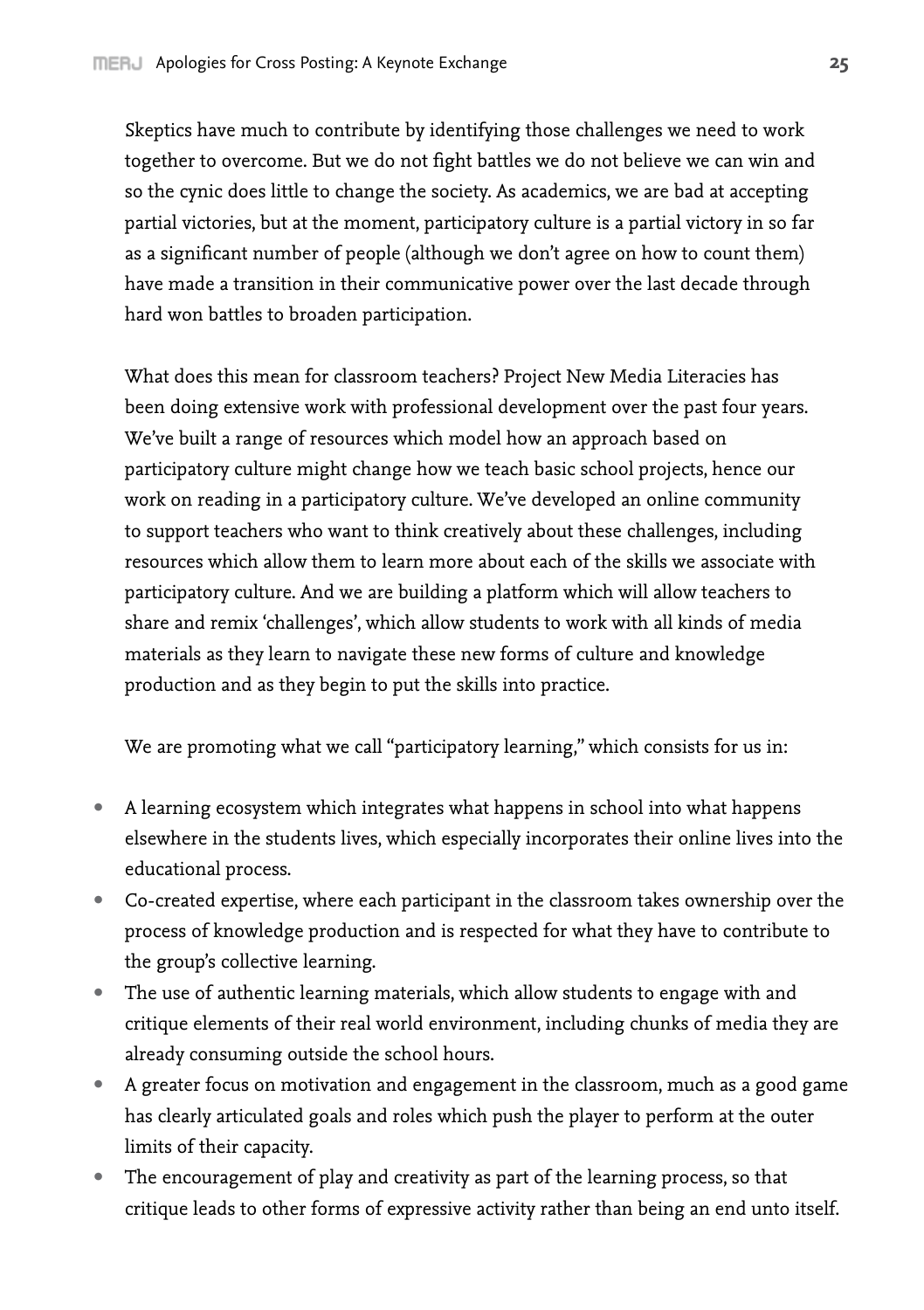These are the principles which shaped our curriculum on Learning in a Participatory Culture. This is not a one-size-fits-all solution. We know that some schools have a vast array of resources, though many schools have locked down the channels through which young people are engaging with participatory culture out of fear and ignorance. We know that other schools have almost no resources though there are ways that the skills can still be taught abstracted from the specific tools and platforms with which they are most actively associated today. One of my students taught a new media literacy class last summer in Senegal in a school where the power generator had broken and she had no access to electricity for most of the term. She did so because the new media literacies are not simply technical skills; they are habits of mind, ways of processing information, which are technology agnostic and can be applied under a range of circumstances.

We actively encourage teachers to develop low tech activities which put more emphasis on the social and cultural dimensions of participatory culture. At the end of the day, you need to suspend your disbelief long enough to identify the battle we need to fight and the means through which we can make progress in that struggle.

#### **Editors' Closing Remarks**

A challenging end to a rich dialogue between two key participants in our community of practice. We hope that this discussion, along with the earlier detail provided by Prensky and Buckingham respectively, will be not only provide intellectual interest but also some more direct political recharging for the 'interesting times' and 'tough decisions' ahead. Responding to the challenge that we have been 'looking at the educational part backwards' (Prensky) might well require a rethink of pedagogy (Bazalgette) towards a greater focus on motivation and engagement in the classroom (Jenkins). Equally, research evidence is making a compelling case for paying more attention to the determining presence of class and cultural capital in how media literacy is distributed and practiced (Buckingham).

We want *MERJ* to offer a number of connections – between primary, secondary, further and higher media educators, between teaching and research and between what might sometimes look like lofty 'ivory tower' ideas from big name academics, policy-making and what we do on a Monday morning in kindergarten, with year 9, in prison education or in a postgraduate seminar. The keynotes struck by this exchange ought to resonate across these spaces.

# **Richard Berger and Julian McDougall May 2011**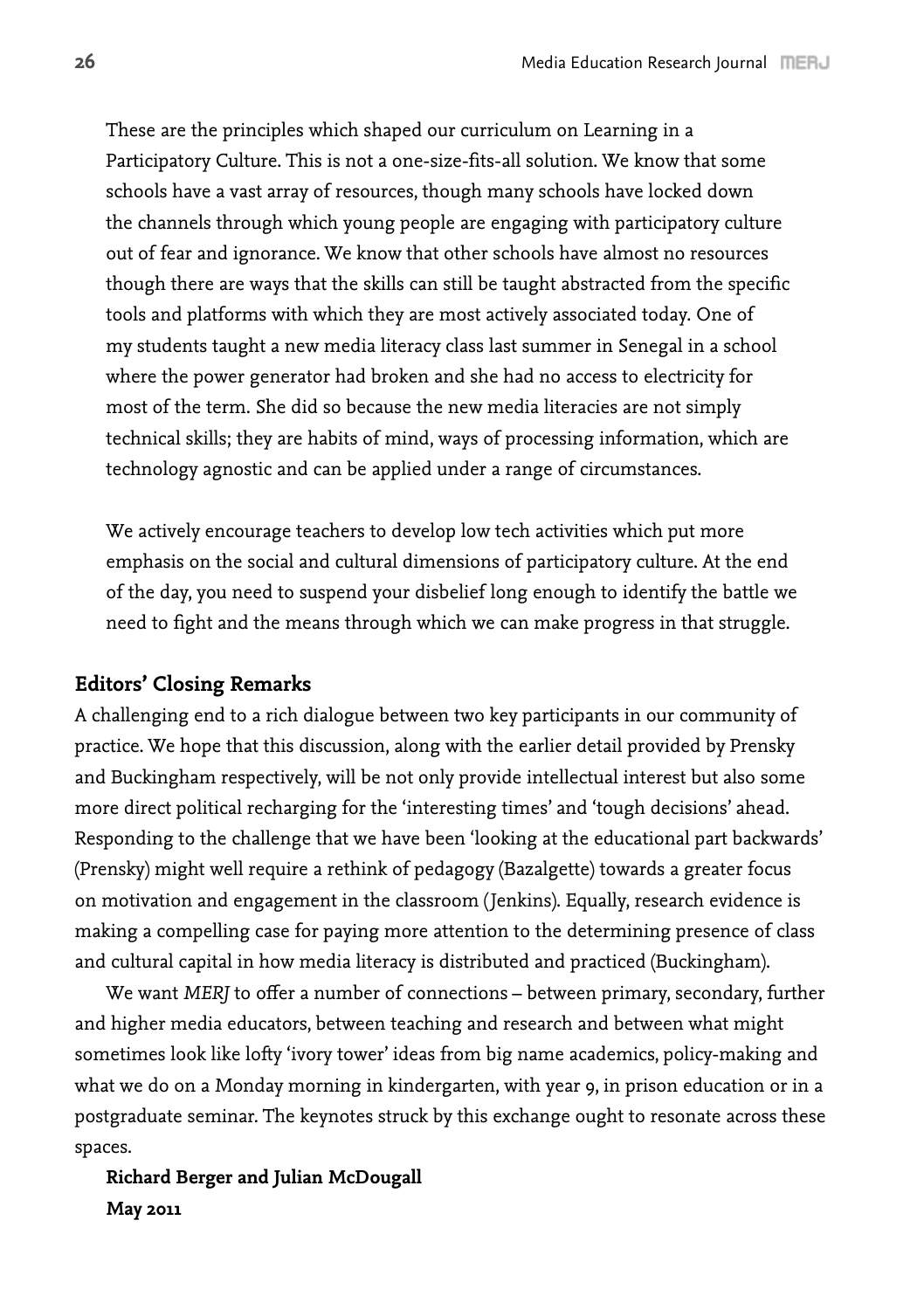#### **Editorial Postscript**

We are on a learning curve as journal editors, trying to balance support for our contributors with the rigour of peer review, which can be tricky when the 'mission' is to bridge the gaps and facilitate a dialogue between hitherto discrete sectors. We were excited by the prospect of this email discussion, drawing together in a 'big conversation' some people who we think are important contributors to, and champions for, our community of practice, and we are grateful to all of the participants who gave freely of their time and expertise. We are certainly very pleased with the outcomes, as we hope our readers will be. But it was a tough job, and if you found the transcription a little disjointed, this was due to the substantial edit we were obliged to perform to take account of retrospective changes that were asked for and the withdrawal of two contributors at the second stage of the discussion. We have indicated in the text where these departures happened, but we are not able to publish the exchanges (in the second phase) that led to these exits, so we ask you to appreciate that what you have read is not a 'director's cut'. We hadn't expected any of this and so we share it firstly to explain the strange structure of this published version and secondly in the spirit of learning from our mistakes. If others intend to replicate some of the affordances of 'participatory culture' with strong characters who don't see eye-to-eye, then some protocols and a clear agenda are essential criteria for the task in hand. In the end, though, we all want the same thing and the 'project' (of developing a research-informed community to talk about media education pedagogy) is more important than individuals - and we include ourselves. So on we go.

# **Further Reading (recent work by contributors)**

- Bazalgette, C, Harland, J and James, C, 2008. *Lifeblood of Democracy? Learning about Broadcast News* (with Harland, J. and James, C. London: OFCOM; available at http:// stakeholders.ofcom.org.uk/market-data-research/media-literacy/medlitpub/lifeblood/ Bazalgette, C (ed), 2009. *Teaching Media in Primary Schools*. London: Sage.
- Buckingham, D, 2010. 'Do we really need media education 2.0? Teaching media in the age of participatory culture' in Drotner, K and Schroder, K (eds) *Digital Content Creation*. New York: Peter Lang.
- Buckingham, D, 2009. 'The future of media literacy in the digital age: challenges for policy and practice' in *Euromeduc: Media Literacy in Europe*; available at www.euromeduc.eu/ IMG/pdf/Euromeduc\_ENG.pdf;
- Jenkins, H, 2006. *Convergence Culture: Where Old and New Media Collide*. New York: New York UP.
- Prensky, M, 2010. *Teaching Digital Natives: Partnering for Real Learning*. CA: Corwin Press.